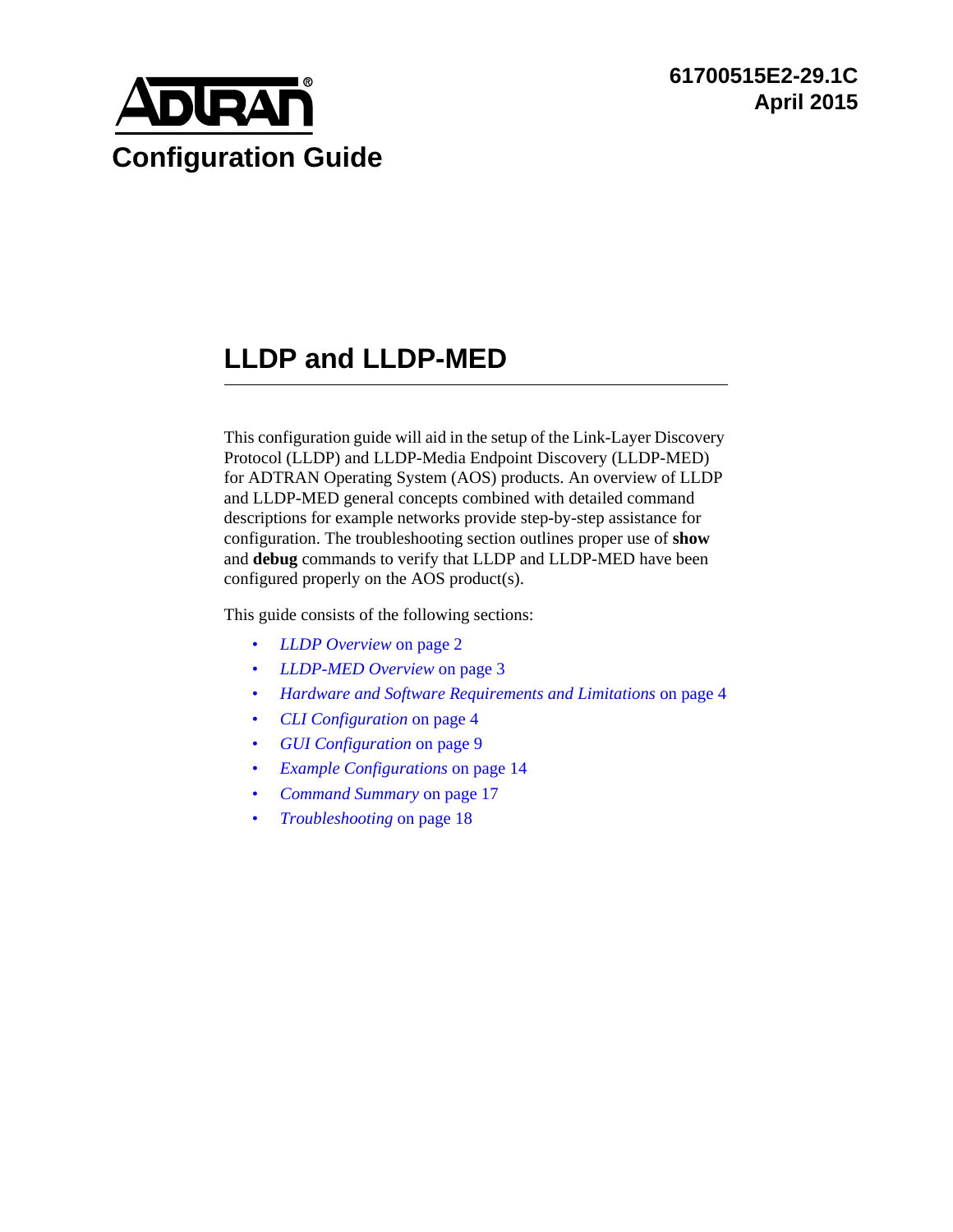# <span id="page-1-0"></span>**LLDP Overview**

AOS devices have the ability to advertise information about themselves to other devices on the local network through the use of a vendor-neutral Layer 2 protocol called LLDP. This protocol is outlined in the IEEE standard 802.1AB. AOS products not only advertise network management information, but also receive network management information from adjacent neighbors on the same IEEE 802 local area network (LAN). The information is transmitted via LLDP frames to all adjacent devices using a special multicast media access control (MAC) address that has been reserved for LLDP implementations. Received network management information is stored in a local database on each individual device. Since LLDP support in AOS adheres to the IEEE 802.1AB standard, AOS devices should be able to discover non-ADTRAN devices that also adhere to this standard.

LLDP can be used to propagate stacking specific parameters among AOS devices connected in a stacking environment. This functionality is achieved through the use of an optional type length value (TLV) that has been implemented in AOS. Only AOS products that support stacking will respond to the stacking TLV carried in the LLDP frame. When an AOS device receives an LLDP frame containing updated stack master information, the device will propagate the information by transmitting LLDP frames containing the update to all neighboring devices. For more information on the configuration of switch stacking in AOS, refer to the *[Switch Stacking in AOS Quick Configuration Guide](https://supportforums.adtran.com/docs/DOC-2290)* available on ADTRAN's Support Community (<https://supportforums.adtran.com>).

Each LLDP frame (see *[Figure 1](#page-1-1)*) contains a Link-Layer Discovery Protocol Data Unit (LLDPDU). The destination address of an LLDP frame is the reserved LLDP multicast MAC address: 01:80:C2:00:00:0E.



**Figure 1. IEEE 802.3 LLDP Frame Format**

<span id="page-1-1"></span>LLDP frames are transmitted to all adjacent devices under the following conditions:

- Spanning tree has resolved the network topology.
- A frame will be sent every 30 seconds by default. The minimum amount of time between successive packets is 2 seconds by default.
- The port state changes (e.g., link state, changes in Spanning Tree Protocol (STP) state, administrative status change).

The LLDPDU (see *[Figure 2](#page-1-2)*) contains a sequence of short, variable length, TLV information elements. IEEE 802.1AB defines four mandatory TLVs that must be implemented: chassis ID, port ID, time to live (TTL), and end of LLDPDU.

| Chassis ID | Port ID | Time to Live | <b>Optional</b> | <br><b>Optional</b> | End of    |
|------------|---------|--------------|-----------------|---------------------|-----------|
| TLV        | TLV     | TLV          | TLV             | ⊤LV⊹                | LDPDU TLV |
| (M)        | (M)     | (M)          |                 |                     | (M)       |

<span id="page-1-2"></span>M - Mandatory TLV (required for all LLDPDUs)

**Figure 2. LLDPDU Format**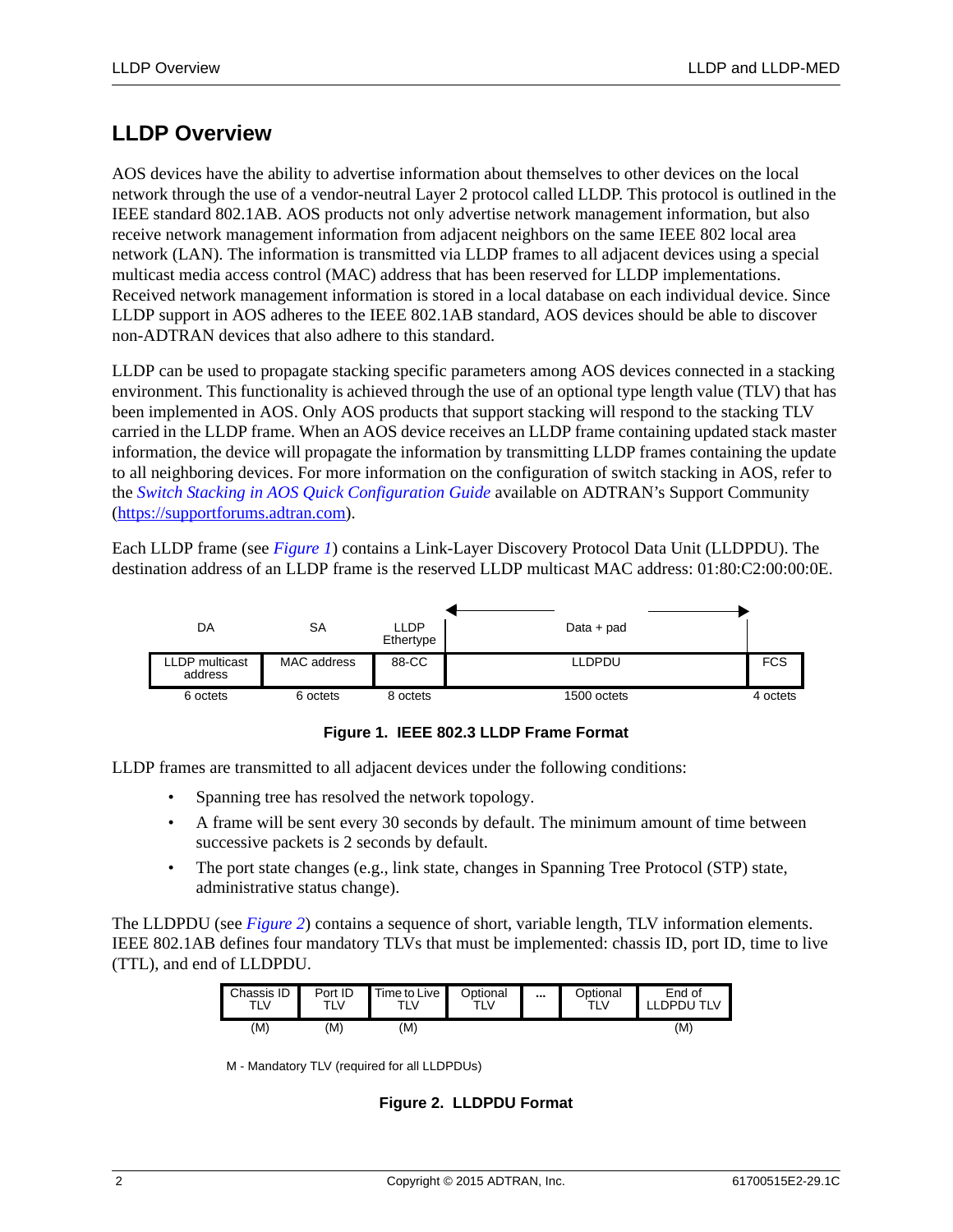Additional TLVs can be optionally added based on the needs of the equipment manufacturer. AOS devices support the basic management TLV set as defined by 802.1. This set includes TLVs for port description, system name, system description, system capabilities, and management address. In addition, AOS devices also support the MAC/PHY configuration/status TLV as defined in the IEEE 802.3 organization specific TLV set. The MAC/PHY TLV identifies the speed/duplex capability, current speed/duplex, and whether the current settings are the result of auto-negotiation or a manual setting of the sending device.

# <span id="page-2-0"></span>**LLDP-MED Overview**

LLDP-MED is an extension to the base LLDP protocol that provides support for needs specific to Voice over Internet Protocol (VoIP). The extension is defined by standards developed through the Telecommunications Industry Association (TIA) and published as ANSI/TIA-1057. LLDP-MED simplifies the deployment of VoIP-related products into IEEE 802-based LAN environments. Since the protocol is a published standard, LLDP-MED support enables VoIP products from multiple vendors to interoperate with each other on the local network.

The TLVs associated with the LLDP-MED standard expand upon the existing capabilities offered by LLDP. These TLVs help to simplify the management of a VoIP network. AOS devices currently support two LLDP-MED TLVs:

- LLDP-MED capabilities TLV
- Network policy TLV

The LLDP-MED capabilities TLV allows AOS devices that support LLDP-MED to discover other devices on the local network that support LLDP-MED. The NetVanta products that support LLDP-MED will advertise themselves as a network connectivity device with support for LLDP-MED capabilities TLV and network policy TLV.

The network policy TLV streamlines troubleshooting by facilitating efficient discovery and diagnosis of port-level mismatch issues pertaining to virtual local area network (VLAN) configuration and associated Layer 2 and Layer 3 attributes. The following is a list of the attributes that are advertised in the network policy TLV:

- Layer 2 VLAN ID
- Layer 2 priority class of service (CoS) value
- Layer 3 differentiated services code point (DSCP) value

The attribute values specified in the network policy are assigned to an application type. AOS devices support four different application types: voice, guest voice, soft phone voice, and voice signaling. Each application type can be assigned different attribute values based on the priority of that application on the LAN. For example, a voice application would typically be assigned higher priority CoS and DSCP values than a guest voice application.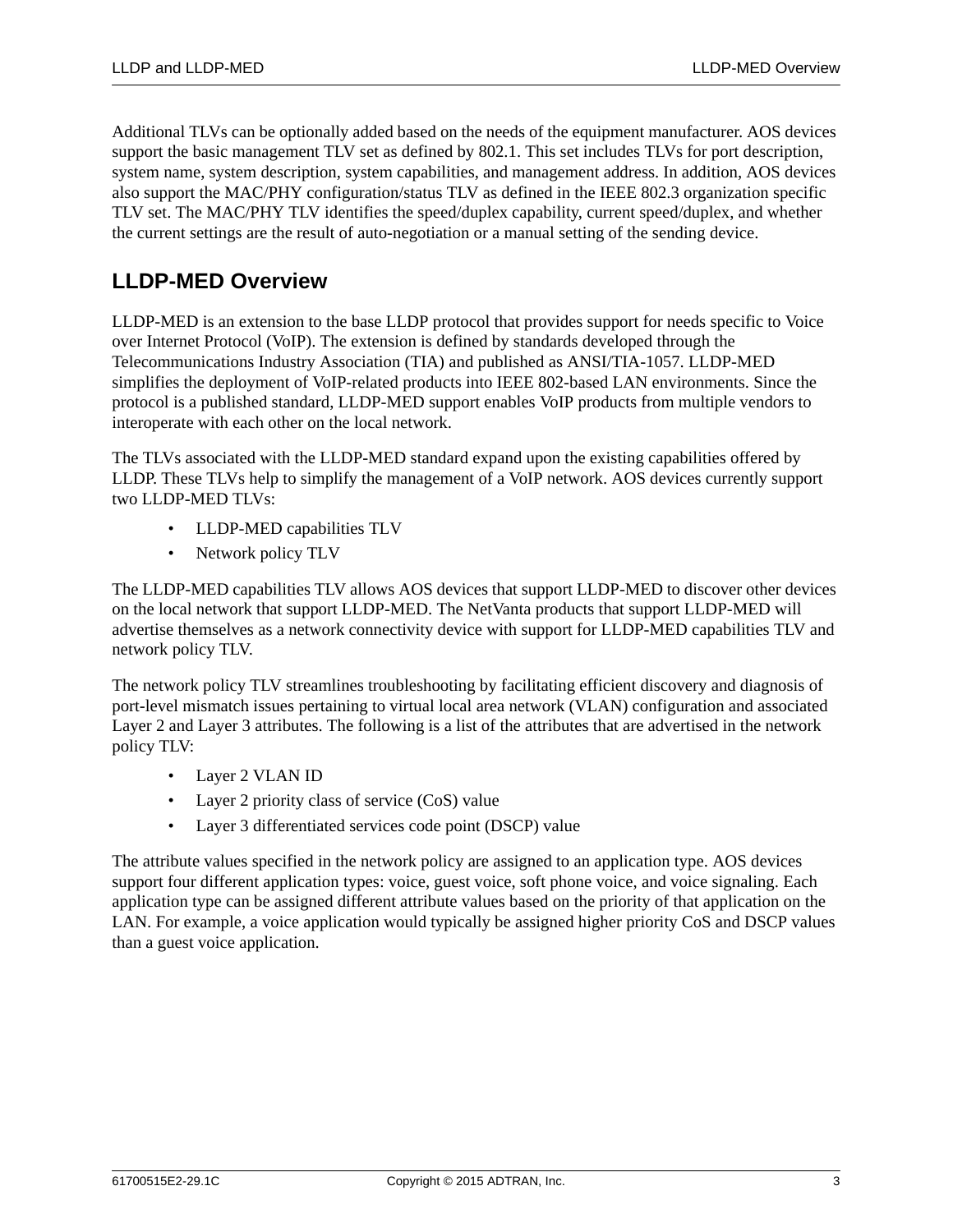# <span id="page-3-1"></span>**Hardware and Software Requirements and Limitations**

LLDP capability was introduced in AOS 8.01.00 and is supported on all NetVanta hardware platforms.

Stacking TLVs were introduced in AOS 8.01.00 and are supported on all AOS-based switch products.

LLDP-MED and the MAC/PHY configuration/status TLVs were introduced in AOS 17.02.00 and are supported on all AOS-based switch products.

# <span id="page-3-0"></span>**CLI Configuration**

### **LLDP**

LLDP is supported on a number of interfaces in the AOS product. By default, all of these interfaces are configured to send and receive LLDP packets. Generally, the default settings for LLDP are left in place. However, each individual interface in the AOS device may be configured to send only specified LLDP packets and/or to receive all or no LLDP packets. In addition, intervals, delays, and the TTL multiplier associated with LLDP can be adjusted from the Global Configuration mode.

### <span id="page-3-2"></span>**Global-Level LLDP Commands**

Several commands are available in the Global Configuration mode that allow control over LLDP timers. A complete list of LLDP commands available in this mode is available using the question mark command line interface (CLI) shortcut:

(config)#**lldp ?**

Syntax:

**lldp med-fast-start-interval** *<value>* **lldp minimum-transmit-interval** *<value>* **lldp reinitialization-delay** *<value>* **lldp transmit-interval** *<value>* **lldp ttl-multiplier** *<value>*

**med-fast-start-interval** *<value>* specifies the fast start transmit interval (in seconds) that LLDP-MED TLVs are sent once every second, allowing rapid automatically configuration of LLDP-MED capable endpoints at startup. Range is **1** to **10** seconds. Default value is **4** seconds.

**minimum-transmit-interval**  $\langle$ *value*  $\rangle$  defines the minimum amount of time (in seconds) between the successive transmission of LLDP frames. Configuration changes in an AOS device will trigger the transmission of LLDP frames to provide updates to neighboring devices. The minimum transmit interval prevents excessive transmission of LLDP frames when multiple updates are occurring in a relatively short period of time. Range is **1** to **8192** seconds. Default value is **2** seconds.

**reinitialization-delay** *<value>* defines the minimum amount of time (in seconds) to delay after LLDP is enabled on a port before allowing transmission of additional LLDP frames on that port. Range is **1** to **10** seconds. Default value is **2** seconds.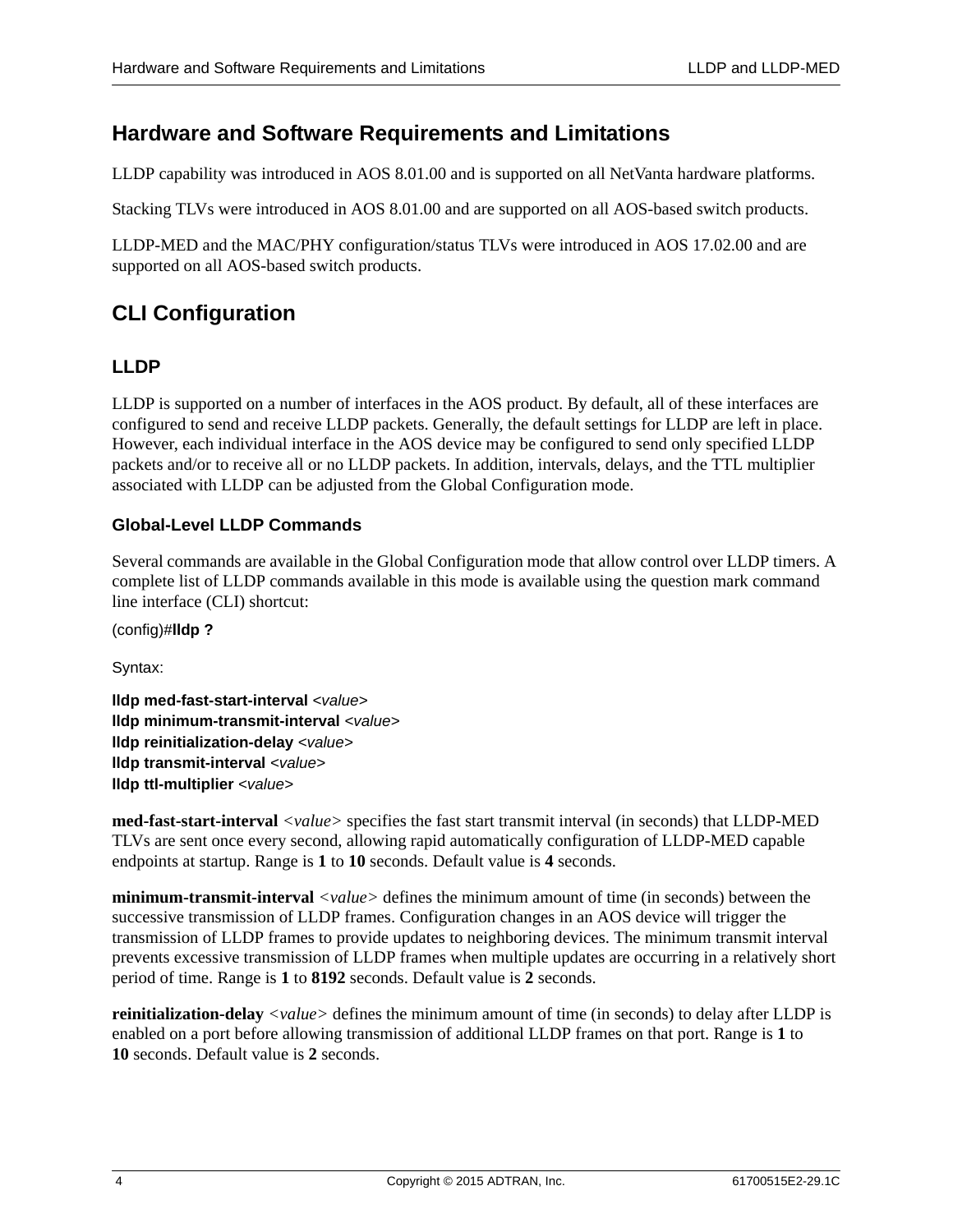**transmit-interval** *<value>* defines the delay (in seconds) between LLDP frame transmission attempts during normal operation. Range is **5** to **32768** seconds. Default value is **30** seconds.

<span id="page-4-1"></span>**ttl-multiplier** *<value>* defines the multiplier to be applied to the transmit interval to compute the TTL for data sent in an LLDP frame (refer to the equation below). Range is **2** to **10**. Default value is **4**.

The data received via an LLDP frame is retained in the management information base (MIB) of the receiving device for a specified amount of time. This amount of time is called TTL and the value is stipulated within the LLDP frame. The formula for calculating the TTL that is transmitted in the LLDP frame is:

TTL = (transmit-interval) x (ttl-multiplier)

The following example sets the LLDP transmit interval to **15** seconds and the TTL multiplier to **2** for all LLDP frames transmitted from the unit. The resulting TTL is 30 seconds.

(config)#**lldp transmit-interval 15** (config)#**lldp ttl-multiplier 2**

### <span id="page-4-0"></span>**Interface-Level LLDP Commands**

Each interface that supports LLDP can be individually configured to include only specified information in outbound LLDP packets. Individual interfaces can also be configured to receive all or no LLDP packets. Except where noted, the interface-level LLDP commands can be configured on the following interfaces:

- Demand
- Ethernet
- Frame Relay subinterface
- HDLC
- Port channel
- Point-to-Point Protocol (PPP)
- Generic router encapsulation (GRE) tunnel
- Switchport



*For illustrative purposes, switchport interface 0/1 (swx 0/1) will be used to represent interface-level commands throughout this guide*.

#### **LLDP Receive**

Use the **lldp receive** command to allow LLDP packets to be received on this interface. This command is enabled by default. Use the **no** form of this command to prevent LLDP packets from being received on the interface.

The following example configures switchport interface 0/1 to reject all LLDP packets:

(config-swx 0/1)#**no lldp receive**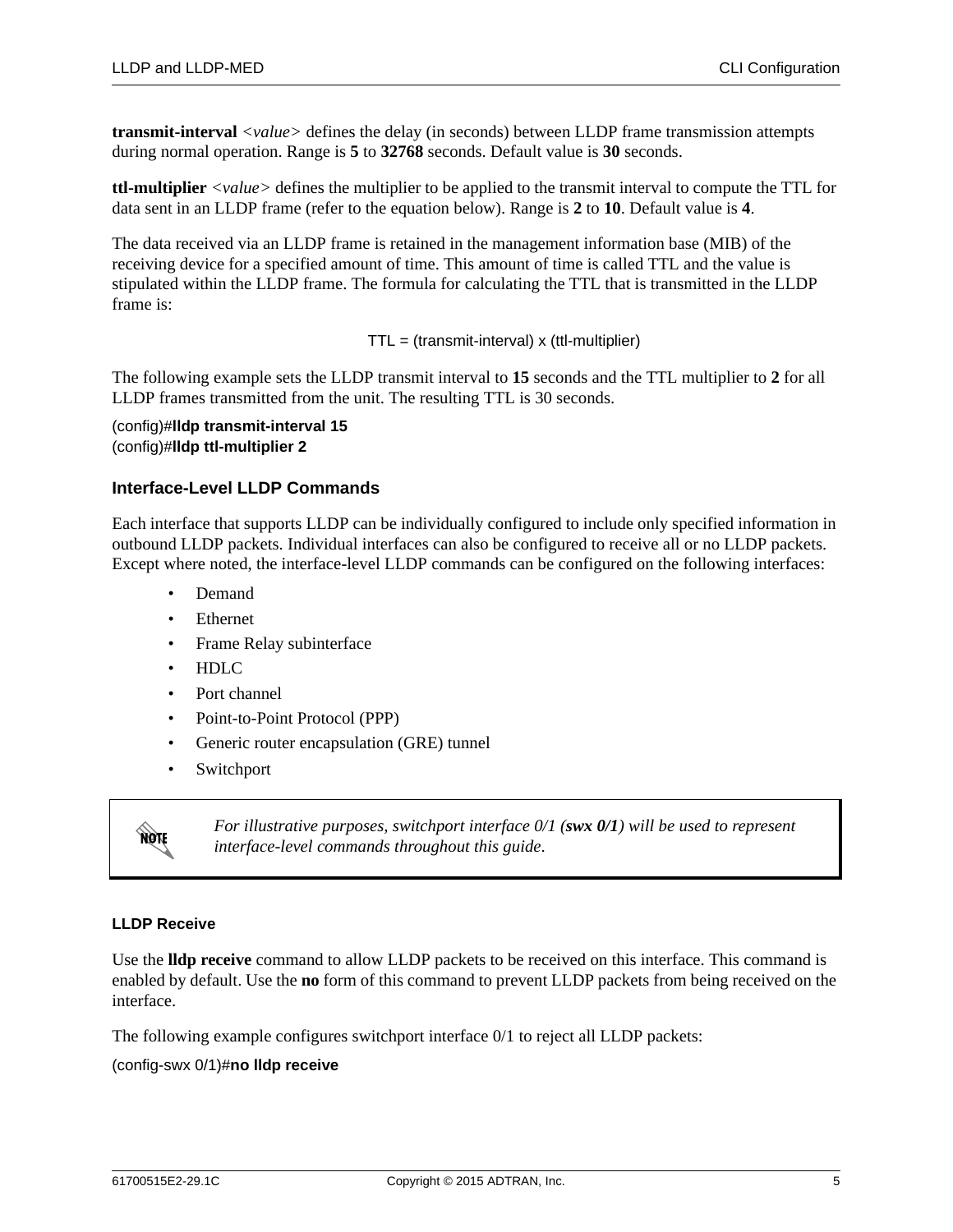### **LLDP Send**

Use the **lldp send** command to configure an interface to transmit all LLDP frames or to control optional types of information transmitted by the interface. Use the **no** form of these commands to prevent certain information from being transmitted by the interface.

Syntax:

**lldp send 802.3-info mac-phy-config lldp send med-info network-policy lldp send management-address lldp send port-description lldp send system-capabilities lldp send system-description lldp send system-name lldp send-and-receive**

**802.3-info mac-phy-config** enables transmission of the capability and settings of the duplex and speed on this interface. Also, transmits whether the settings are a result of auto-negotiation or manual configuration. This TLV is only supported on switchport interfaces and NetVanta 1524ST Gigabit Ethernet interfaces.

**med-info network-policy** enables transmission of LLDP-MED network policy information on the interface. These TLVs are only supported on switchport interfaces and NetVanta 1524ST Gigabit Ethernet interfaces.

**management-address** enables transmission of management address information on the interface.

**port-description** enables transmission of port description information on the interface.

**system-capabilities** enables transmission of this device's system capabilities on the interface.

**system-description** enables transmission of this device's system description on the interface.

**system-name** enables transmission of this device's system name on the interface.

**send-and-receive** configures the interface to both transmit and receive LLDP packets.

By default, all interfaces that support LLDP except routed Ethernet are configured to transmit and receive LLDP packets. LLDP is disabled by default on routed Ethernet interfaces.

Individual LLDP information can be enabled or disabled using the various forms of the **lldp send** command. The following example uses the **lldp send-and-receive** command to enable transmission and reception of all LLDP frames on switchport interface 0/1. The **no lldp send port-description** command is then issued to prevent the transmission of port description information in the outbound LLDP frames.

(config-swx 0/1)#**lldp send-and-receive** (config-swx 0/1)#**no lldp send port-description**



*The 802.3-info mac-phy-config command enables detection of speed/duplex and network policy mismatches between the interface and the endpoint. Encountered mismatches will generate console messages in the command line interface (CLI) and warning statements in the web-based graphical user interface (GUI).*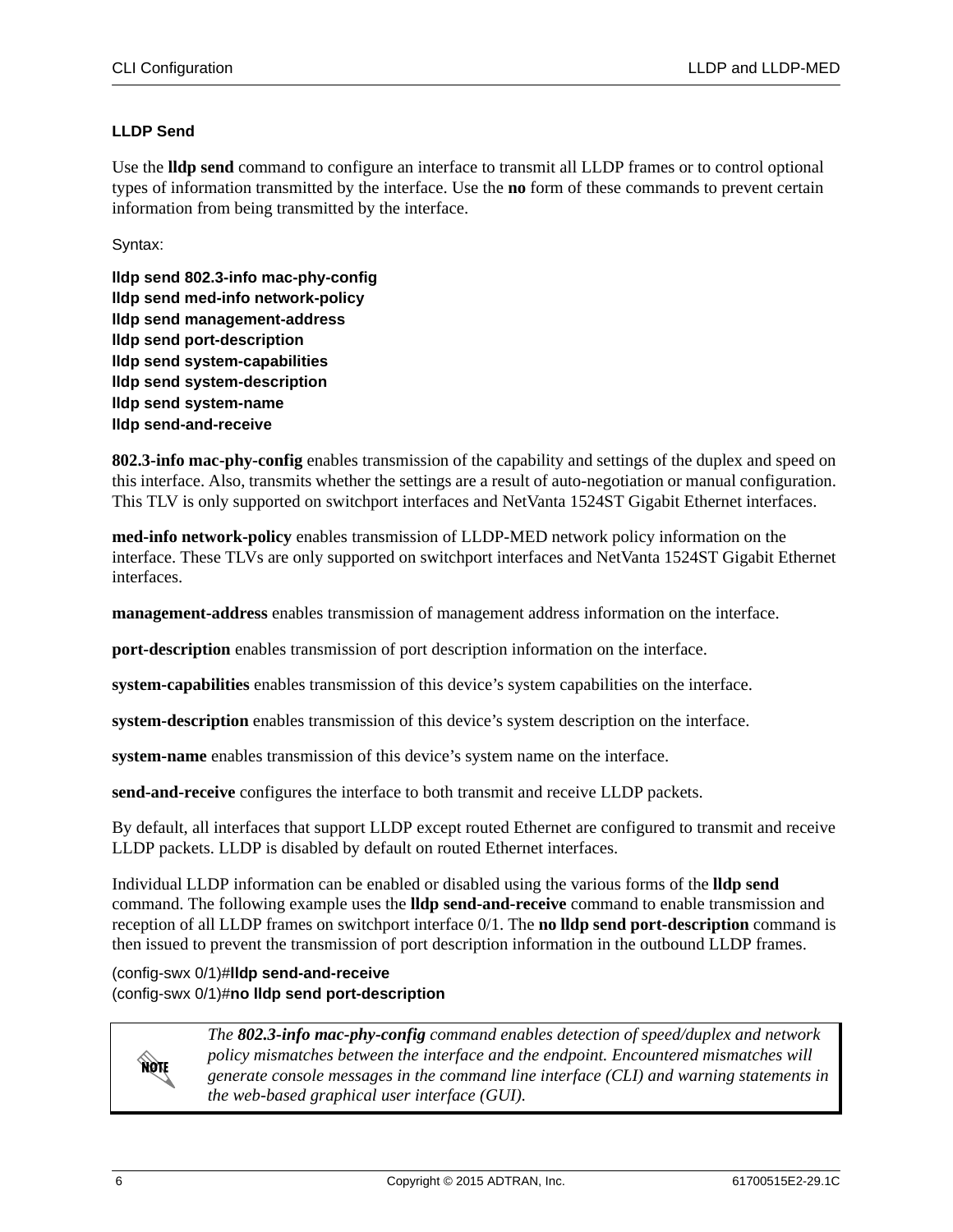# <span id="page-6-0"></span>**LLDP-MED**

Since LLDP-MED is designed to support specific needs of VoIP applications, an AOS device will not send any LLDP-MED TLVs unless it discovers an LLDP-MED capable endpoint (e.g., IP phones, PCs, etc.) on an interface. Once an LLDP-MED capable endpoint is detected, LLDP-MED TLVs containing network policy information are sent to the LLDP-MED capable endpoint devices once per second for the duration of the LLDP-MED fast start interval. These endpoints will automatically configure based on information received in the network policy, simplifying setup and configuration.

MOTE

*The MAC/PHY Configuration/Status TLV and LLDP-MED TLVs will not be transmitted on a port that is part of a channel group.*

The following steps are recommended for LLDP-MED operation in AOS:

- 1. Verify that the LLDP-MED fast start interval is set to the desired value.
- 2. Configure a network policy (or policies) on the switchport interface that is connected to an LLDP-MED capable endpoint.
- 3. Verify that the LLDP-MED TLVs are enabled on the interface.
- 4. Save the configuration to memory.



*The network policy is typically configured on switchport interfaces in AOS devices that support LLDP-MED. An exception is the NetVanta 1524ST, where network policies are configured on Gigabit Ethernet interfaces.*

The following sections detail each of the steps listed above with an explanation and the required syntax for configuration.

# **Step 1: Verify that the LLDP-MED fast start interval is set to the desired value**

LLDP-MED TLVs are sent once every second for the period of the fast start interval, which allows rapid auto-configuration of the LLDP-MED capable endpoints at startup. When the fast start interval is over, normal transmission of LLDP frames resumes as defined by the LLDP transmit interval (refer to *[Global-Level LLDP Commands](#page-3-2)* on page 4). The default value for the LLDP-MED fast start interval is 4 seconds. Enter the following command from the Global Configuration mode to change the duration of the LLDP-MED fast start interval:

### (config)#**lldp med-fast-start-interval** *<value>*

*<value>* Specifies the fast start transmit interval (in seconds) that LLDP-MED TLVs will be transmitted once every second. Valid range is **1** to **10** seconds.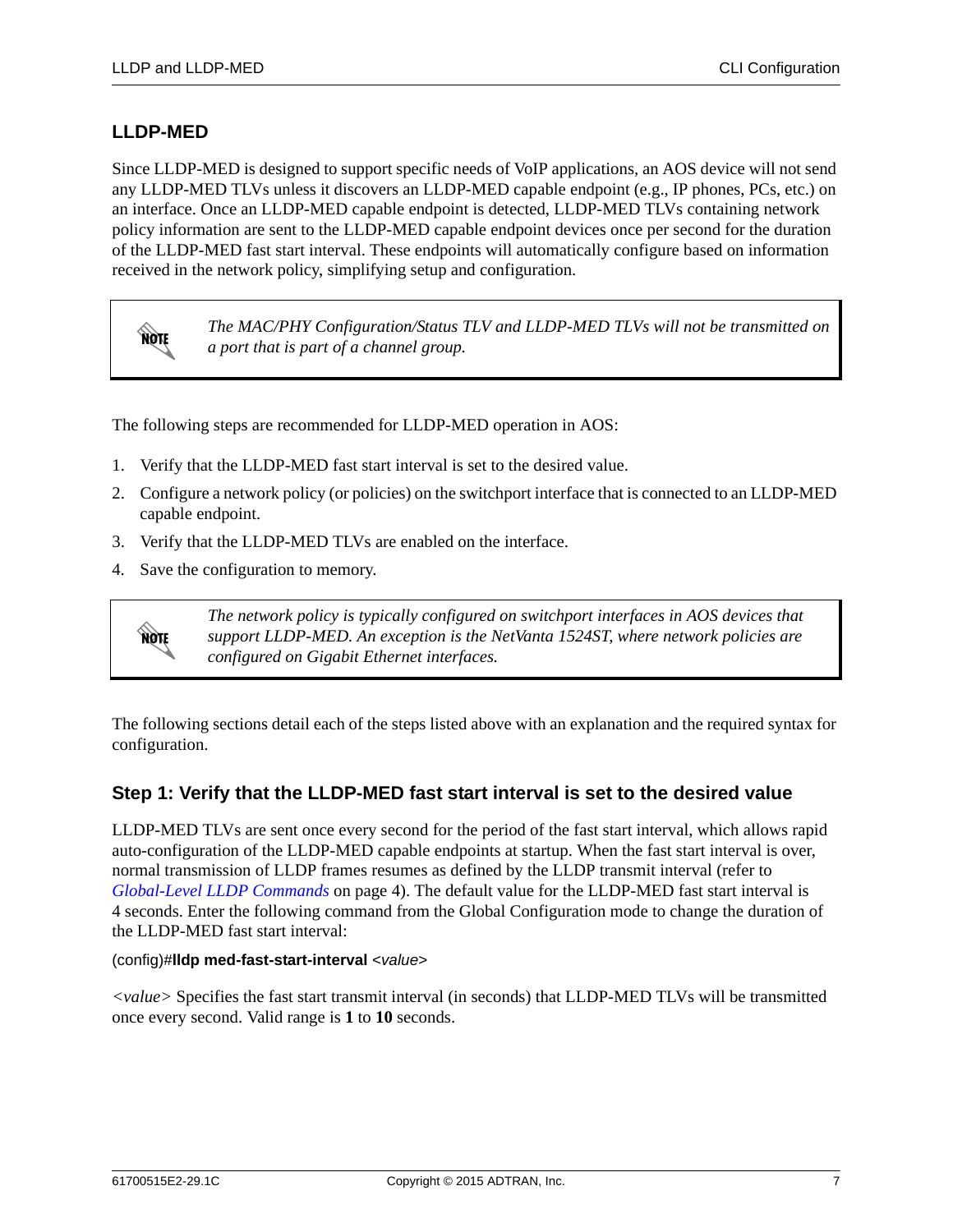# <span id="page-7-0"></span>**Step 2: Configure a network policy (or policies) on the switchport interface that is connected to an LLDP-MED capable endpoint**

At least one network policy should be configured on a switchport interface that is connected to an LLDP-MED capable endpoint. Depending on the type and use of VoIP equipment attached to the switchport interface, multiple network policies may need to be configured on the same interface. The network policy specifies the application type (**voice**, **guest-voice**, **voice-signalling**, **softphone**), VLAN, CoS, and DSCP priorities that will be advertised to the LLDP-MED capable endpoint that is attached to the switchport interface.

Enter the following command from the switchport interface to configure a network policy for an LLDP-MED capable endpoint:

### (config-swx 0/1)#**switchport [voice | guest-voice | voice-signalling | softphone] vlan** <*vlan id*> **[cos** <*value*>**] [dscp** <*value*>**]**

**voice** is used by dedicated IP phone handsets and other similar devices supporting interactive voice services.

**guest-voice** is used to define a limited feature set of voice services for guest users.

**voice-signalling** is used to define a separate policy for the command and control signaling that supports voice and guest voice applications.

**softphone** is used by softphone applications that operate on devices, such as PCs or laptop computers.

**vlan** *<vlan id>* specifies the VLAN ID assigned to the application specified in this command. Range is **1** to **4094**.

**cos** *<value>* (optional) specifies the CoS value assigned to the application specified in this command. Range is **0** to **7**. Default CoS values are: voice (**5**); voice-signalling (**3**); guest-voice (**0**); softphone (**0**).

**dscp** *<value>* (optional) specifies the (DSCP value assigned to the application specified in this command. Range is **0** to **63**. Default DSCP values are: voice (**46**); voice-signalling (**26**); guest-voice (**0**); softphone (**0**).



*If the VLAN specified in this command does not yet exist, it will be created in AOS when the command is issued.*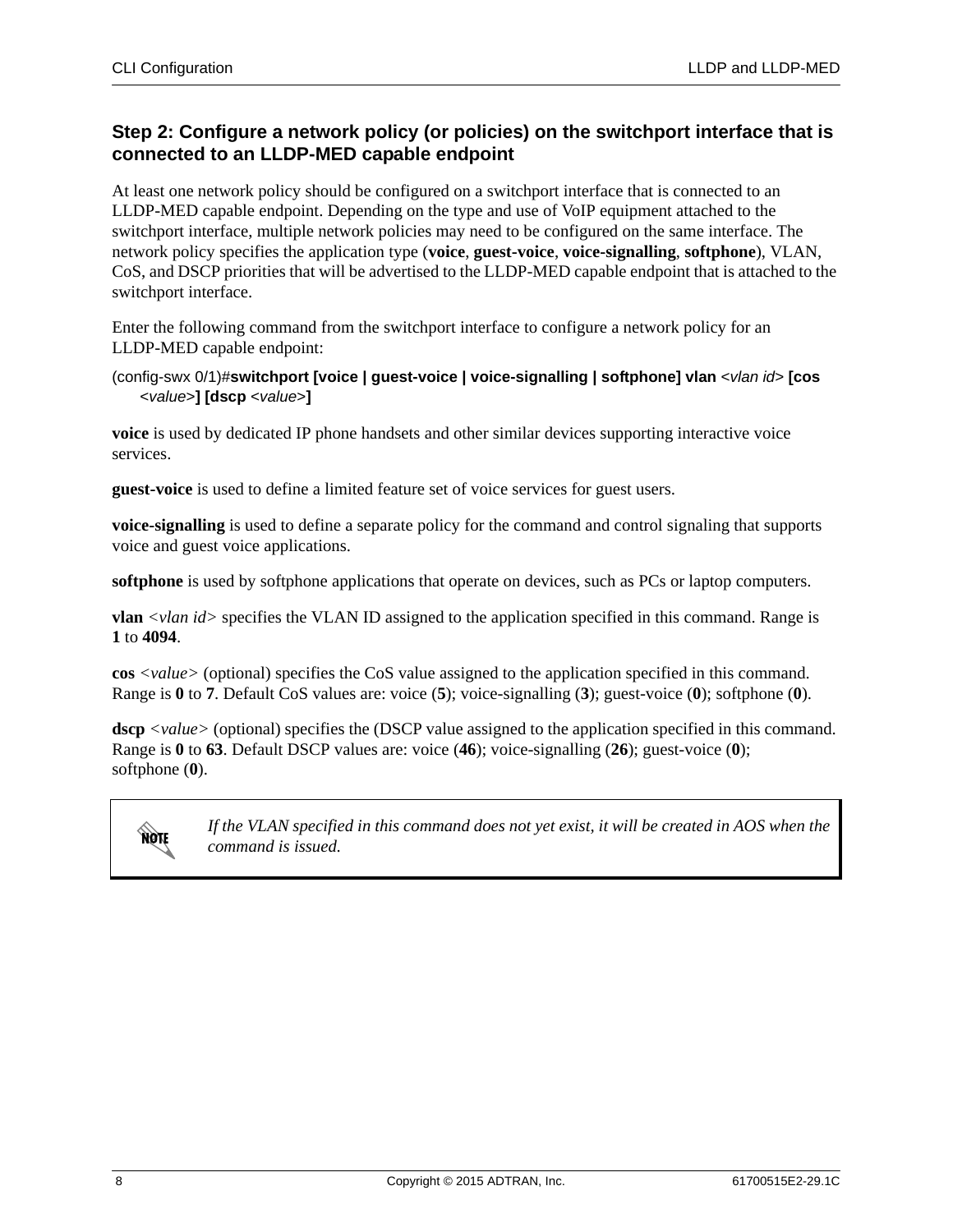### **Step 3: Verify that the LLDP-MED TLVs are enabled on the interface**

**AQTE** 

note

*The LLDP-MED TLVs are enabled by default. If this command has been disabled previously, then it must be re-enabled for LLDP-MED to function properly.* 

Enter the following command to enable the transmission of the LLDP-MED TLVs:

(config-swx 0/1)#**lldp send med-info network-policy**

*If the network policy on the switchport interface has not been configured properly for the application, then the interface will not transmit any LLDP-MED TLVs, even if they are enabled.* 

### **Step 4: Save the configuration to memory**

Enter the following commands to save the configuration to memory: (config-swx 0/1)#**do copy run start**

or

(config-swx 0/1)#**do write memory**

# <span id="page-8-0"></span>**GUI Configuration**

The GUI is an especially useful tool for those who are less familiar with CLI configuration. AOS products ship with a user-friendly GUI that can be used to perform many basic management and configuration functions on the AOS product. Certain advanced options can be configured using the GUI as well.

# **Accessing the GUI**

1. Connect to the GUI by opening a new page in your Internet browser and entering the unit's IP address in the address field in the following form: **http://<***ip address***>**, for example:

 $\epsilon$  http://10.10.10.1

2. At the prompt, enter your user name and password and select **OK.**



*The default user name is admin, and the default password is password.*

Ÿ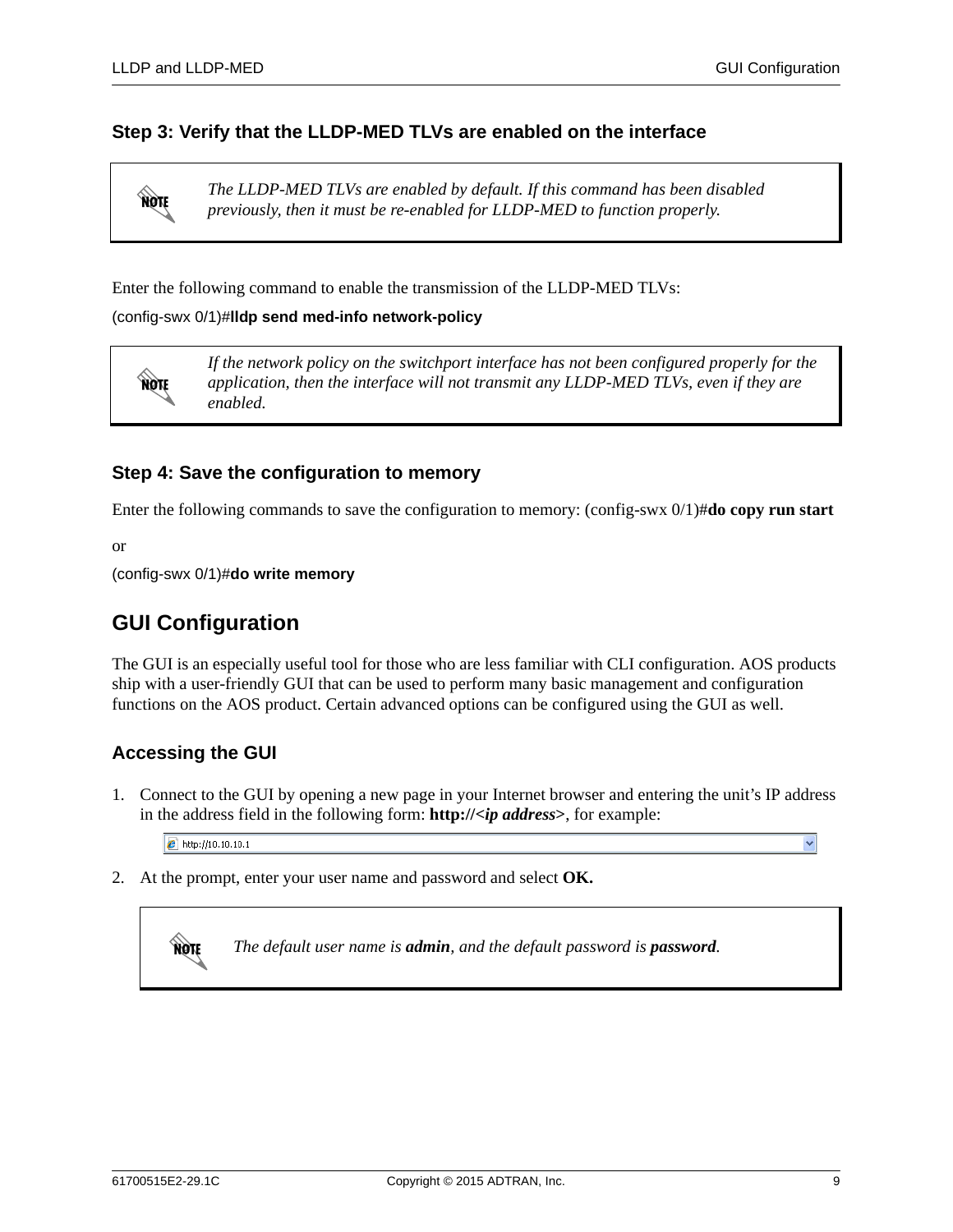**AQAE** 

**AQTE** 

Once a successful connection to the GUI has been established, the main menu appears.

*While navigating the GUI you will notice question mark symbols that indicate additional information is available. Simply place your cursor over the symbol to view the additional information.*

*Upon completion of the desired settings for LLDP and/or LLDP-MED, select Apply to apply the changes to the configuration. Save the configuration to memory by selecting Save in the upper right-hand corner of the menu*.

# **LLDP and LLDP-MED Timers**

To configure the LLDP-related timers, navigate to **System** > **LLDP** to display the **LLDP Setup** menu. Select the **Basic Setup** tab to view or modify the following timers: **Transmit Interval**, **Minimum Transmit Interval**, **TTL Multiplier**, and **Fast-Start Interval**.



*Please refer to the [Global-Level LLDP Commands on page 4](#page-3-2) of this document for detailed information on LLDP timers. Additional information on the LLDP-MED fast start interval is found under [LLDP-MED on page 7](#page-6-0).*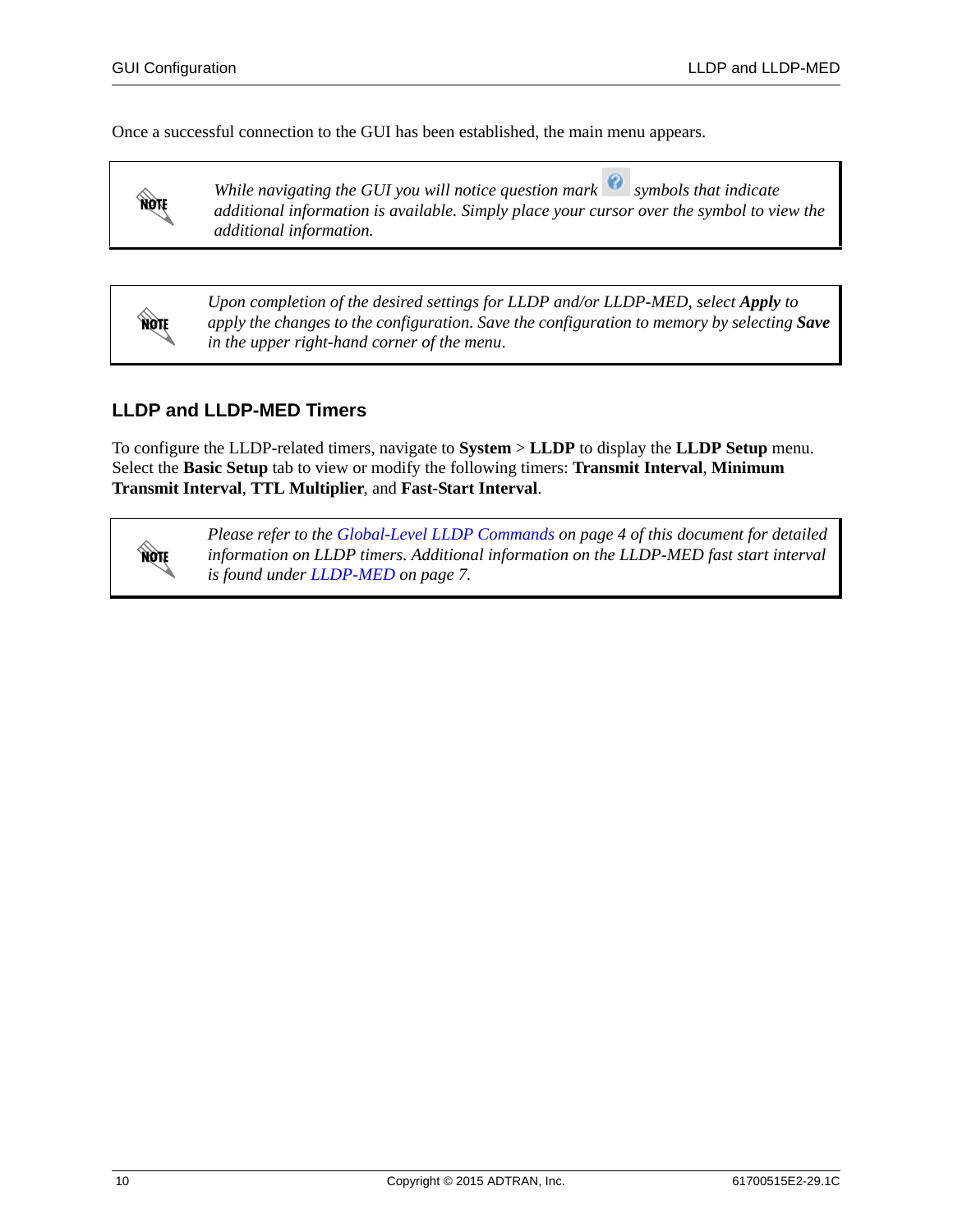| Getting Started<br><b>System Summary</b>                             | <b>LLDP Setup</b>                                                                               |                                            |
|----------------------------------------------------------------------|-------------------------------------------------------------------------------------------------|--------------------------------------------|
| <b>Physical Interfaces</b><br><b>Passwords</b><br><b>IP Services</b> | <b>Basic Setup</b><br><b>Interface Setup</b>                                                    |                                            |
| <b>DHCP Server</b><br>Hostname / DNS                                 | These parameters modify how often Link Layer Discovery Protocol (LLDP)<br>packets are sent out. |                                            |
| <b>LLDP</b><br>SNMP                                                  | <b>Transmit Interval:</b><br>hours 0<br>$\circ$<br>min. 30 sec.                                 | The maximum time is<br>9hrs:6mins:8secs.   |
| <b>¤Data</b>                                                         | Minimum Transmit<br>hours 0<br>o<br>$min. 2 sec.$<br>Interval:                                  | The maximum time is<br>2hrs:16mins:32secs. |
| <b>¤Monitoring</b><br><b>u</b> Utilities                             | <b>TTL Multiplier:</b><br>14                                                                    | Valid values are 2-10.                     |
|                                                                      | Fast-Start<br>4<br>Interval:                                                                    | Fast-start interval. (1-<br>10)            |
|                                                                      | Reset<br>Apply                                                                                  |                                            |
|                                                                      |                                                                                                 |                                            |
|                                                                      | <b>LLDP Neighbors</b>                                                                           |                                            |
|                                                                      | This is a list of neighbors learned through LLDP.                                               |                                            |
|                                                                      | Platform<br>Local Interface<br><b>Name</b>                                                      | <b>Unit Access</b>                         |
|                                                                      | Switch 1224<br>NetVanta 1224<br>swx 0/24                                                        | Telnet<br>Browse                           |

A list of all LLDP neighbors learned through LLDP is displayed at the bottom of the page. Select the blue hyperlinked name of any unit in the list to view details about a specific neighbor. It is also possible to access the GUI or Telnet to these neighbors.

# <span id="page-10-0"></span>**LLDP Advertisements**

To configure LLDP advertisement preferences for switchport interfaces, select the **Interface Setup** tab on the **LLDP Setup** menu. Individual switchport interfaces can be configured to either transmit (**TX**), receive (**RX**), or transmit and receive (**TX/RX**) LLDP frames by placing a check mark in the box in the appropriate column beside the interface. By default, all interfaces are configured to transmit and receive LLDP frames.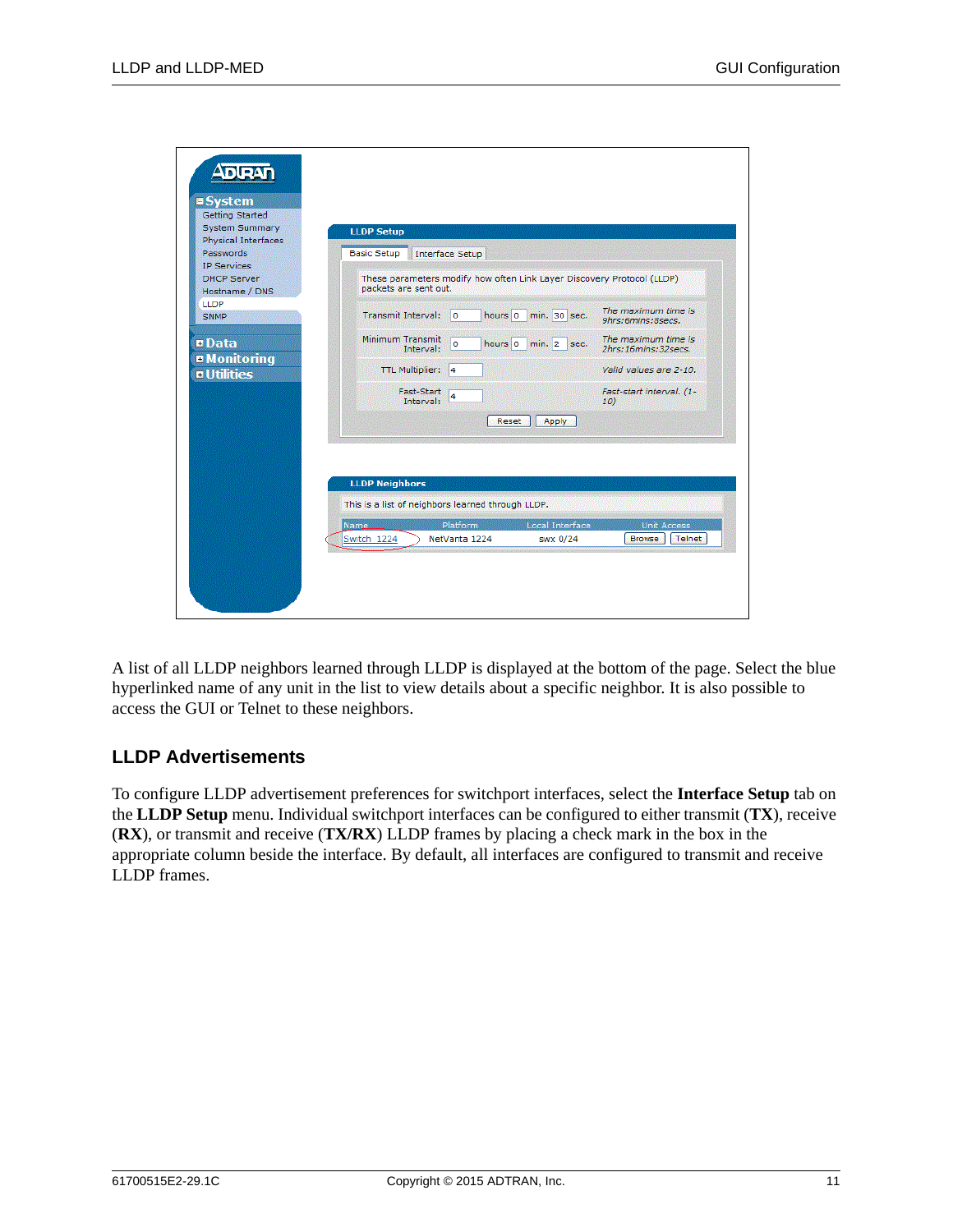Enable/disable the transmission of specific LLDP advertisements on individual switchport interfaces by selecting the blue hyperlinked name of the port you want to configure.

| $\blacksquare$ System                                           |                                                                                                        |                 |                 |           |           |                         |
|-----------------------------------------------------------------|--------------------------------------------------------------------------------------------------------|-----------------|-----------------|-----------|-----------|-------------------------|
| Getting Started<br><b>System Summary</b><br>Physical Interfaces | <b>LLDP Setup</b>                                                                                      |                 |                 |           |           |                         |
| Passwords                                                       | Interface Setup<br><b>Basic Setup</b>                                                                  |                 |                 |           |           |                         |
| <b>DHCP Server</b><br>Hostname / DNS<br><b>LLDP</b>             | Use this form to enable the ability to transmit LLDP updates, receive LLDP<br>updates or both.         |                 |                 |           |           |                         |
| SNMP                                                            | Click on the link to enable/disable transmit of optional LLDP advertisements.<br><b>Interface Name</b> | <b>TX Count</b> | <b>RX Count</b> | <b>TX</b> | <b>RX</b> | TX/RX                   |
| <b>¤Data</b>                                                    | swx 0/1                                                                                                | $\Omega$        | 0               | 鬬         | 醪         | $\overline{\mathbf{v}}$ |
| <b>E</b> Monitoring                                             | swx 0/2                                                                                                | $\circ$         | $\circ$         | $\Box$    | m         | 罓                       |
| <b>n</b> Utilities                                              | swx 0/3                                                                                                | $\Omega$        | o               | 241       | <b>A</b>  | $\overline{\mathbf{v}}$ |
|                                                                 | swx 0/4                                                                                                | $\circ$         | $\circ$         | $\Box$    | П         | ☑                       |
|                                                                 | swx 0/5                                                                                                | $\Omega$        | o               | 醫         | 膠         | $\blacktriangledown$    |
|                                                                 | swx 0/6                                                                                                | $\circ$         | $\mathbf{0}$    | T         | П         | ☑                       |
|                                                                 | swx 0/7                                                                                                | $\Omega$        | o               | 國         | 鄝         | $\blacktriangledown$    |

The **LLDP Advertisements** menu allows a system administrator to customize the information transmitted in an LLDP frame on a specific switchport interface. Enable an advertisement by placing a check mark in the box next to the name.

| $II$ System<br><b>Getting Started</b>        | $\checkmark$<br>LLDP Setup $>$ swx 0/2                                                |
|----------------------------------------------|---------------------------------------------------------------------------------------|
| <b>System Summary</b><br>Physical Interfaces | <b>LLDP Advertisements</b>                                                            |
| Passwords<br><b>IP Services</b>              | Enable/Disable optional LLDP advertisements.                                          |
| <b>DHCP Server</b><br>Hostname / DNS         | $\sqrt{ }$ Sytem Description $\sqrt{ }$ Sytem Capabilities<br><b>System Name</b><br>M |
| <b>LLDP</b><br>SNMP                          | 802.3 MAC/PHY<br>Management<br>☑<br>Port Description<br>M<br>Status/Configuration     |
| <b>¤Data</b>                                 | <b>LLDP-MED Network</b><br>☑<br>Policy                                                |
| <b>E</b> Monitoring                          | Apply                                                                                 |
| <b>¤Utilities</b>                            |                                                                                       |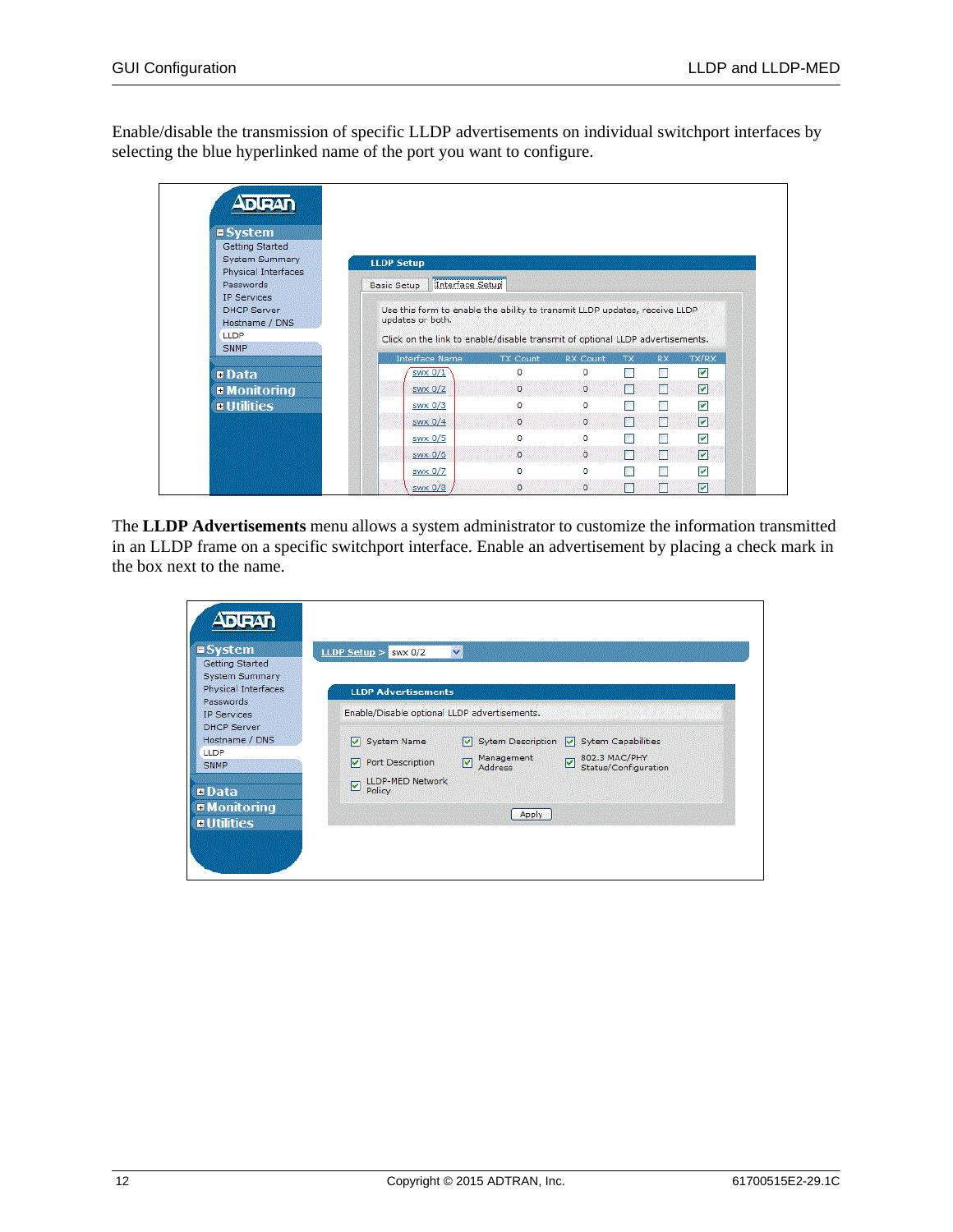# **Setting the LLDP-MED Network Policy on a Switchport**

To display the **Switch Ports Configuration** menu, navigate to **Data** > **Ports**. Configure individual switchport interface options by selecting the blue hyperlinked name of the port you want to configure.

| $\triangle$ of $\triangle$                                   |                         |                      |                                    |                                                                                                                                                               |              |                   |              |               |         |
|--------------------------------------------------------------|-------------------------|----------------------|------------------------------------|---------------------------------------------------------------------------------------------------------------------------------------------------------------|--------------|-------------------|--------------|---------------|---------|
| <b>¤System</b>                                               |                         |                      |                                    |                                                                                                                                                               |              |                   |              |               |         |
| $\blacksquare$ Data                                          |                         |                      |                                    |                                                                                                                                                               |              |                   |              |               |         |
| <b>Switch</b><br>Ports                                       |                         |                      | <b>Switch Ports Configuration</b>  |                                                                                                                                                               |              |                   |              |               |         |
| Port Authentication<br>Port Security<br><b>Storm Control</b> |                         |                      |                                    | Make changes to one or more port's settings and click Apply. Click on the name of the port to configure<br>additional port settings and view port statistics. |              |                   |              |               |         |
| Link Aggregation                                             | Select All <sup>2</sup> |                      | Deselect All                       |                                                                                                                                                               |              |                   |              | Reset         | Apply   |
| <b>VLANs</b><br>Spanning Tree<br><b>MAC Forwarding</b>       | Port                    |                      | <b>Edge Port</b><br>Mode           | Membership (?)                                                                                                                                                |              | Speed/Duplex      |              | <b>Status</b> | STP(?)  |
| Class Of Service<br>Stacking                                 | Template<br>Line        | $\ddot{\bm{\sigma}}$ | <select> v</select>                | <select></select>                                                                                                                                             | v            | <select></select> | ×            |               |         |
| <b>Router / Bridge</b><br>Default Gateway                    | $swx$ 0/1               |                      | Enabled<br>$\checkmark$            | vlan 1(Default)                                                                                                                                               | ×            | Auto              | $\checkmark$ | Down          |         |
| Routing                                                      | swx 0/2                 | 憠                    | Enabled<br>$\checkmark$            | vlan 1(Default)                                                                                                                                               | $\checkmark$ | Auto              | v            | Down          |         |
| Route table<br><b>IP</b> Interfaces                          | swx 0/3                 |                      | Enabled<br>$\overline{\mathbf{v}}$ | vlan 1(Default)                                                                                                                                               | v            | Auto              | v            | <b>Down</b>   | ---     |
| Loopback Interfaces<br><b>GRE Tunnels</b>                    | swx 0/4                 | ×                    | $Disable \vee$                     | vlan 1(Default)                                                                                                                                               | v            | Auto              | v            | <b>Down</b>   | ---     |
| QoS Wizard                                                   | swx 0/5                 | <b>BSC</b>           | Disable                            | vlan 1(Default)                                                                                                                                               | $\checkmark$ | Auto              | v            | <b>Down</b>   |         |
| QoS Maps<br><b>Bridging</b>                                  | swx 0/6                 | M                    | Disabled V                         | vlan 1(Default)                                                                                                                                               | $\checkmark$ | Auto              | v            | <b>Down</b>   | ---     |
| <b>UDP Relay</b>                                             | swx 0/7                 |                      | Disabled V                         | vlan 1(Default)                                                                                                                                               | ×            | Auto              | v            | <b>Down</b>   | ---     |
| Demand Routing<br>VRRP                                       | $swx$ 0/8               | 圞                    | Disabled $\vee$                    | vlan 1(Default)                                                                                                                                               | $\checkmark$ | Auto              | $\checkmark$ | <b>Down</b>   |         |
| <b>Firewall</b><br><b>Firewall Wizard</b>                    | swx 0/9                 | 藓                    | Disabled v                         | vlan 1(Default)                                                                                                                                               | ×            | Auto              | $\ddotmark$  | Down          |         |
| Firewall / ACLs                                              | <b>SWX 0/10</b>         | <b>PO</b>            | Disabled V                         | vlan 1(Default)                                                                                                                                               | v            | Auto              | v            | <b>Down</b>   |         |
| <b>Security Zones</b><br><b>Wireless</b>                     | swx 0/11                |                      | Disabled $\vee$                    | vlan 1(Default)                                                                                                                                               | v            | Auto              | v            | <b>Down</b>   | ---     |
| AC / AP Discovery<br>APs / Radios / VAPs                     | swx 0/12                | <b>Part</b>          | Disable                            | vlan 1(Default)                                                                                                                                               | $\checkmark$ | Auto              | v            | <b>Down</b>   | $- - -$ |
| Clients                                                      | swx 0/13                |                      | Disabled v                         | vlan 1(Default)                                                                                                                                               | v            | Auto              | v            | <b>Down</b>   | ---     |
| <b>MAC Access List</b><br><b>AP Firmware</b>                 | swx 0/14                |                      | Disabled $\vee$                    | vlan 1(Default)                                                                                                                                               | ×            | Auto              | v            | <b>Down</b>   | ---     |
| <b>VPN</b><br><b>VPN Wizard</b>                              | swx 0/15                |                      | Disabled v                         | vlan 1(Default)                                                                                                                                               | $\checkmark$ | Auto              | v            | <b>Down</b>   | ---     |
| <b>VPN Peers</b>                                             | $swx$ 0/14              |                      | Disabled V                         | vlan 1(Default)                                                                                                                                               | $\mathbf{v}$ | Auto              | $\mathbf{v}$ | Down          |         |

Select the **VLAN Application** tab on the **Port Information** menu. The LLDP-MED network policy settings are configured here. Select the desired **Application** from the drop-down menu: **Voice**, **Guest-Voice**, **Voice-Signaling**, or **Softphone**. Next, choose the **VLAN ID** to use for the application.



*If a VLAN ID has not been previously established for the selected application, then a new one must be added before network policy configuration can continue. New VLANs are created on the VLAN Configuration menu (a convenient hyperlink to this menu is located on each Port Information the menu under the VLAN Application tab).*

Enter the **CoS** and **DSCP** values to be assigned to the application. If no values are entered, the default values will be assigned (refer to *[Step 2: Configure a network policy \(or policies\) on the switchport](#page-7-0)  interface that is connected to an LLDP-MED capable endpoint* on page 8 for default values). Select **Apply** to create the network policy.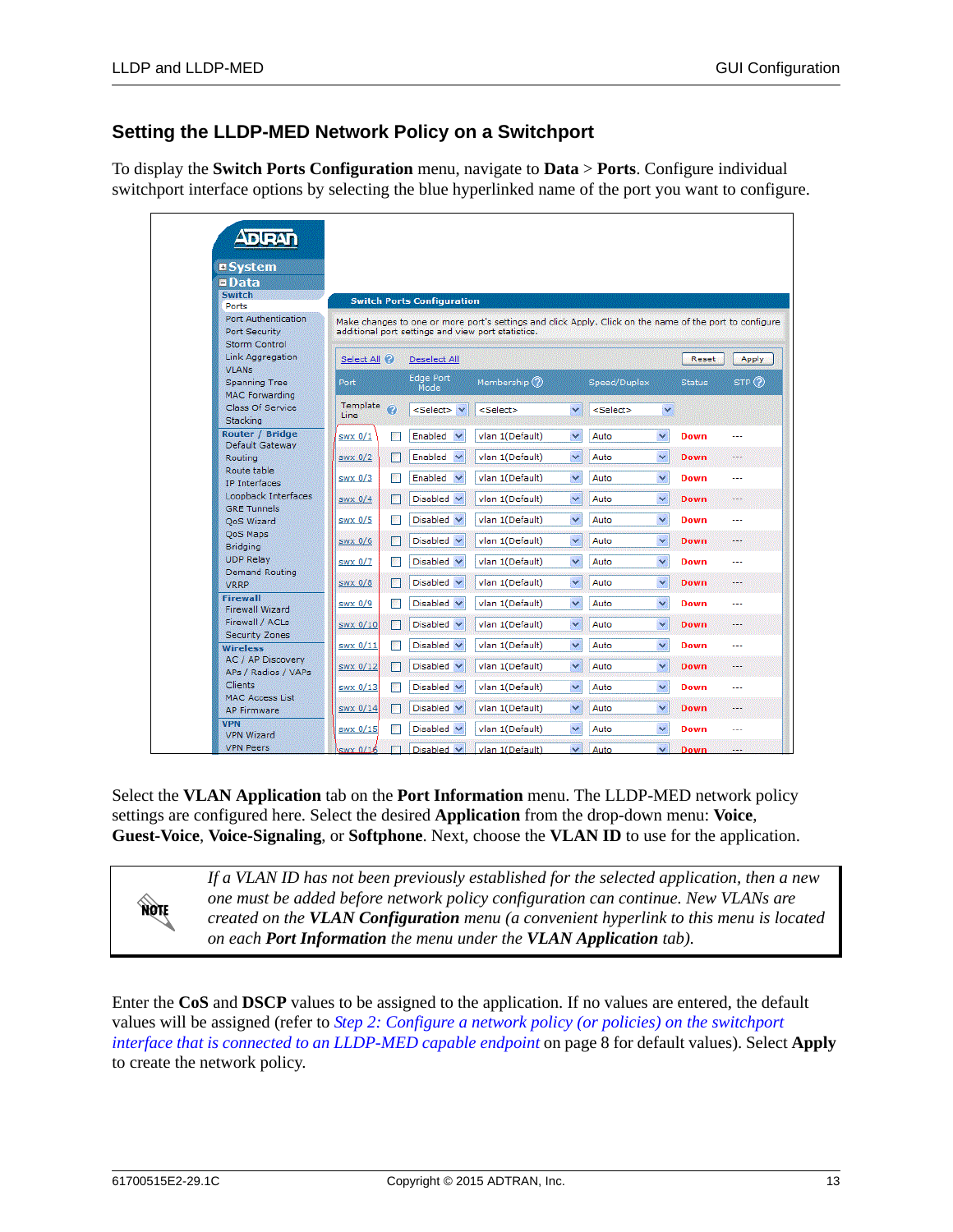Existing application policies appear in the summarized table at the bottom of the menu. This table provides a quick glance at the types of application policies configured and their corresponding **VLAN ID**, **CoS**, and **DSCP** values.

| Ports $>$ swx 0/2 | v                                            |                                                                                                                                                                                           |                               |                                                                                                                                                                                                                                                                                                                                                                                                                                                                                    |
|-------------------|----------------------------------------------|-------------------------------------------------------------------------------------------------------------------------------------------------------------------------------------------|-------------------------------|------------------------------------------------------------------------------------------------------------------------------------------------------------------------------------------------------------------------------------------------------------------------------------------------------------------------------------------------------------------------------------------------------------------------------------------------------------------------------------|
|                   |                                              |                                                                                                                                                                                           |                               |                                                                                                                                                                                                                                                                                                                                                                                                                                                                                    |
|                   |                                              |                                                                                                                                                                                           |                               |                                                                                                                                                                                                                                                                                                                                                                                                                                                                                    |
|                   |                                              |                                                                                                                                                                                           |                               |                                                                                                                                                                                                                                                                                                                                                                                                                                                                                    |
|                   |                                              |                                                                                                                                                                                           |                               |                                                                                                                                                                                                                                                                                                                                                                                                                                                                                    |
|                   |                                              |                                                                                                                                                                                           |                               |                                                                                                                                                                                                                                                                                                                                                                                                                                                                                    |
|                   |                                              |                                                                                                                                                                                           |                               |                                                                                                                                                                                                                                                                                                                                                                                                                                                                                    |
|                   |                                              |                                                                                                                                                                                           |                               |                                                                                                                                                                                                                                                                                                                                                                                                                                                                                    |
|                   |                                              |                                                                                                                                                                                           |                               |                                                                                                                                                                                                                                                                                                                                                                                                                                                                                    |
|                   |                                              |                                                                                                                                                                                           |                               |                                                                                                                                                                                                                                                                                                                                                                                                                                                                                    |
|                   |                                              |                                                                                                                                                                                           |                               |                                                                                                                                                                                                                                                                                                                                                                                                                                                                                    |
|                   |                                              |                                                                                                                                                                                           |                               |                                                                                                                                                                                                                                                                                                                                                                                                                                                                                    |
| Application:      |                                              |                                                                                                                                                                                           | Select an application.        | Ω                                                                                                                                                                                                                                                                                                                                                                                                                                                                                  |
|                   |                                              |                                                                                                                                                                                           |                               |                                                                                                                                                                                                                                                                                                                                                                                                                                                                                    |
|                   |                                              |                                                                                                                                                                                           |                               |                                                                                                                                                                                                                                                                                                                                                                                                                                                                                    |
| <b>VLAN ID:</b>   |                                              | v                                                                                                                                                                                         | To create VLANs, please       |                                                                                                                                                                                                                                                                                                                                                                                                                                                                                    |
|                   |                                              |                                                                                                                                                                                           | click here.                   |                                                                                                                                                                                                                                                                                                                                                                                                                                                                                    |
|                   |                                              |                                                                                                                                                                                           |                               |                                                                                                                                                                                                                                                                                                                                                                                                                                                                                    |
| (optional)        |                                              |                                                                                                                                                                                           | the application. $(0-7)$      |                                                                                                                                                                                                                                                                                                                                                                                                                                                                                    |
|                   |                                              |                                                                                                                                                                                           |                               |                                                                                                                                                                                                                                                                                                                                                                                                                                                                                    |
| (optional)        |                                              |                                                                                                                                                                                           | application. (0-63)           |                                                                                                                                                                                                                                                                                                                                                                                                                                                                                    |
|                   |                                              |                                                                                                                                                                                           |                               |                                                                                                                                                                                                                                                                                                                                                                                                                                                                                    |
|                   |                                              |                                                                                                                                                                                           |                               |                                                                                                                                                                                                                                                                                                                                                                                                                                                                                    |
|                   |                                              |                                                                                                                                                                                           |                               |                                                                                                                                                                                                                                                                                                                                                                                                                                                                                    |
|                   |                                              |                                                                                                                                                                                           |                               |                                                                                                                                                                                                                                                                                                                                                                                                                                                                                    |
|                   |                                              |                                                                                                                                                                                           |                               |                                                                                                                                                                                                                                                                                                                                                                                                                                                                                    |
|                   |                                              |                                                                                                                                                                                           |                               | Delete                                                                                                                                                                                                                                                                                                                                                                                                                                                                             |
|                   |                                              |                                                                                                                                                                                           |                               |                                                                                                                                                                                                                                                                                                                                                                                                                                                                                    |
|                   |                                              |                                                                                                                                                                                           |                               |                                                                                                                                                                                                                                                                                                                                                                                                                                                                                    |
|                   |                                              | Reset                                                                                                                                                                                     |                               |                                                                                                                                                                                                                                                                                                                                                                                                                                                                                    |
|                   | CoS:<br>DSCP:<br><b>Application</b><br>Voice | Port Information for swx 0/2<br>Configuration VLAN Application<br>used in the advertisements.<br>Voice<br>vlan 1(Default)<br><b>Delete application policies.</b><br><b>VLAN ID</b><br>200 | v<br><b>Apply</b><br>CoS<br>4 | Customize the characteristics of an individual Ethernet port on the switch.<br>Use this form to configure VLAN application(s) and its policies for the port. If this port<br>is enabled to advertise LLDP-MED information, the policies you have configured will be<br>Note: Only one policy can be configured for an application.<br>VLAN ID to use for the<br>application. (1-4094)<br>Class of Service to use for<br>DiffServ code to use for the<br><b>DSCP</b><br>36<br>Apply |

NOTE

*Ensure the LLDP-MED network policy TLVs are enabled on the LLDP Advertisements menu. Refer to [LLDP Advertisements on page 11](#page-10-0).*

# <span id="page-13-0"></span>**Example Configurations**

The following example scenarios are designed to enhance understanding of LLDP-MED configuration on AOS products.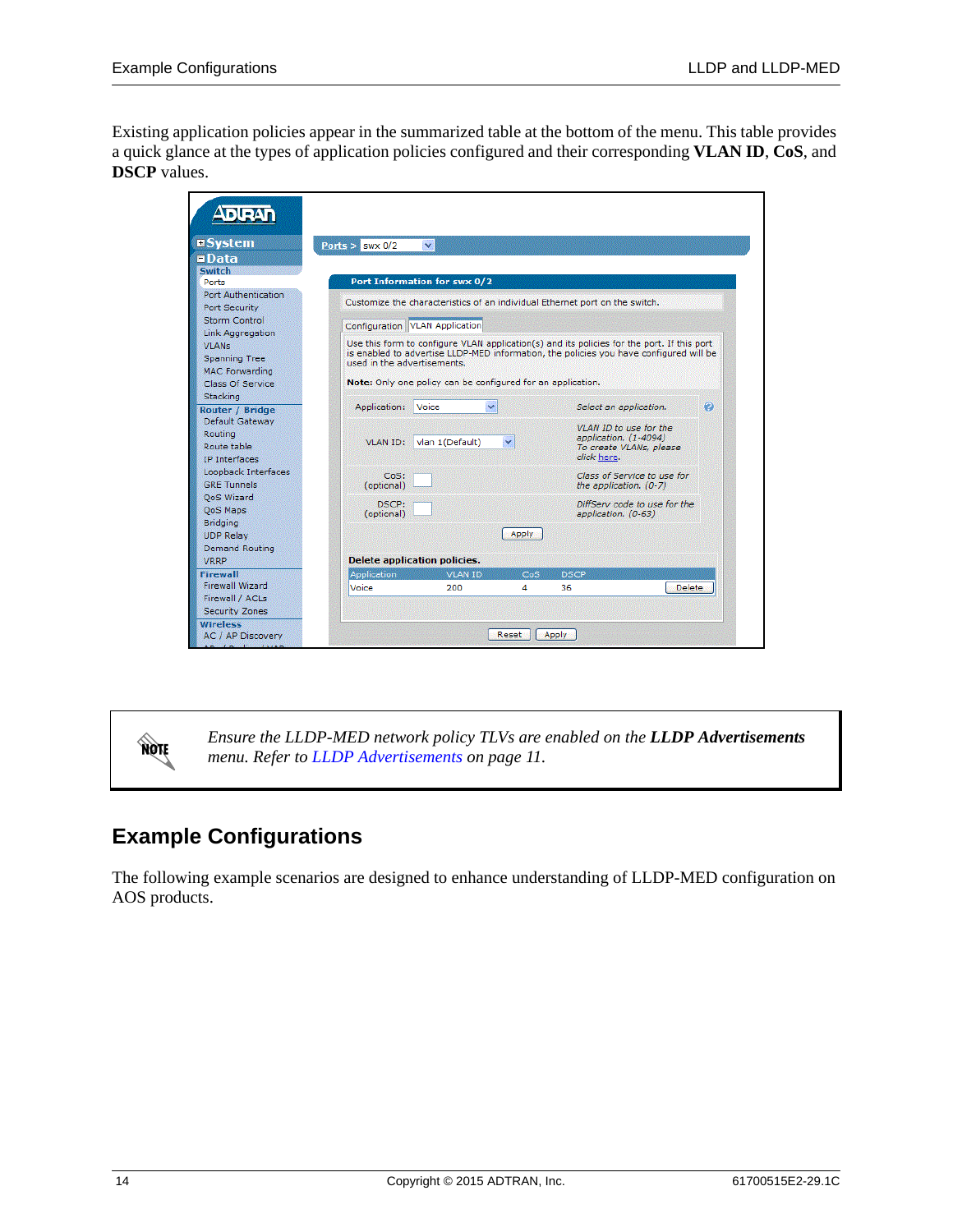# **Example 1: Multiple IP Phones Using the Same Network Policy**

Two IP phones are connected to switchports 0/2 and 0/3, respectively, on an ADTRAN Power over Ethernet (PoE) Multiservice Access Router. The phones are LLDP-MED capable and will automatically configure themselves with the network policy settings that have been programmed on their respective switchport interfaces. Even though the same network policy will be assigned to both phones, the policy must be configured on each individual switchport interface. The LLDP-MED fast start interval is to be left at the default value of 4 seconds.



**Figure 3. Multiple IP Phones Using the Same Network Policy**

The following commands are entered to establish the LLDP-MED network policies for Example 1:

(config)#**interface switchport 0/2** (config-swx 0/2)#**switchport voice vlan 200 dscp 36 cos 4** (config-swx 0/2)#**interface switchport 0/3** (config-swx 0/3)#**switchport voice vlan 200 dscp 36 cos 4** (config-swx 0/3)#**do copy run start**



*The LLDP-MED TLVs are enabled by default. If these TLVs have been disabled previously, then they must be re-enabled for LLDP-MED to function properly.*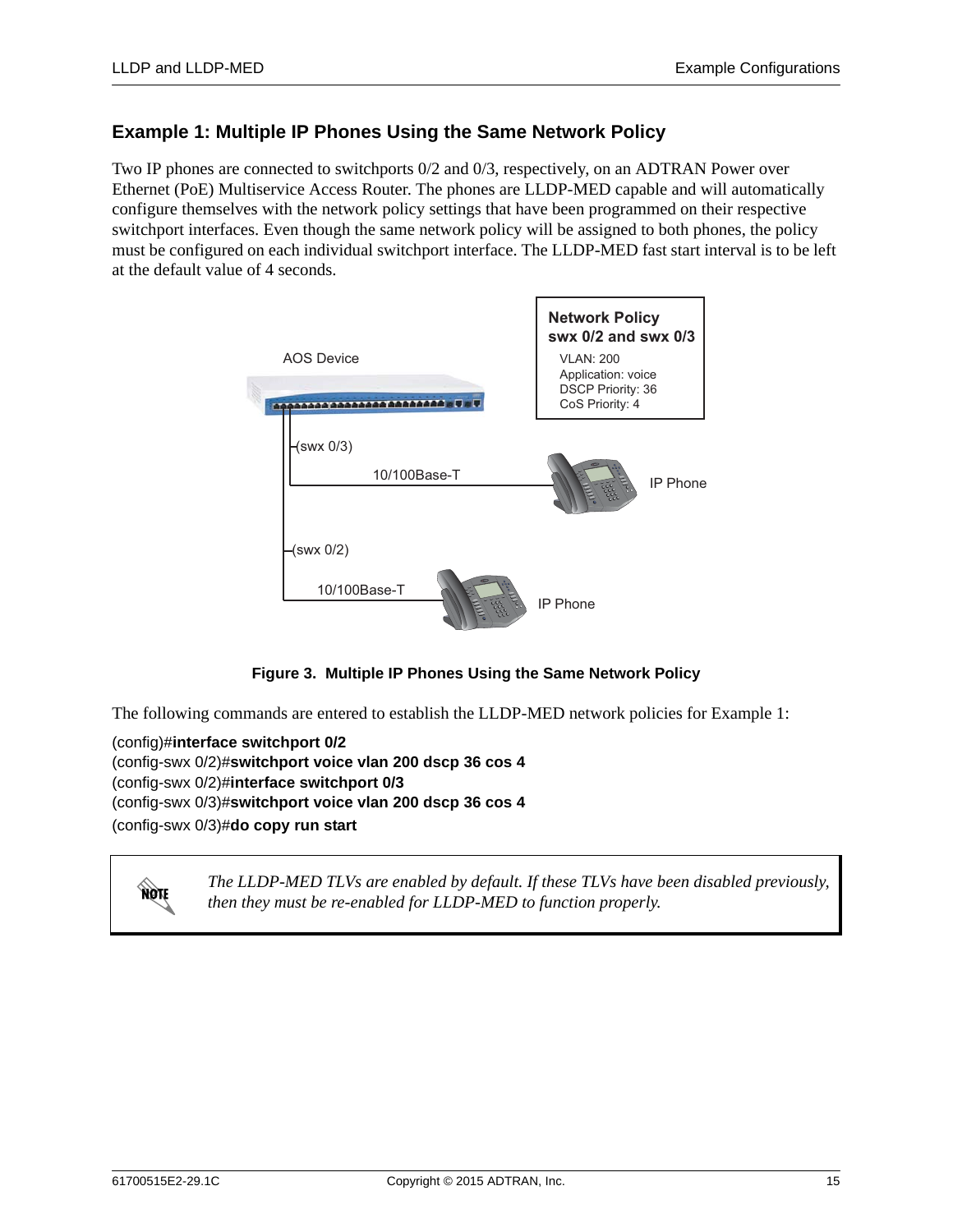# **Example 2: Multiple IP Phones Using Multiple Network Policies**

Two IP phones are connected to switchports 0/2 and 0/3, respectively, on an ADTRAN PoE Multiservice Access Router. The phones are LLDP-MED capable and will automatically configure themselves with the network policy settings that have been programmed on their respective switchport interfaces. A different voice network policy will be assigned to each phone. In addition, a guest voice network policy will be assigned to the phone on switchport interface 0/3. The LLDP-MED fast start interval is to be increased to a value of 6 seconds.



### **Figure 4. Multiple IP Phones Using Multiple Network Policies**

The following commands are entered to establish the LLDP-MED network policies for Example 2:

(config)#**lldp med-fast-start-interval 6** (config)#**interface switchport 0/2** (config-swx 0/2)#**switchport voice vlan 200 dscp 36 cos 4** (config-swx 0/2)#**interface switchport 0/3** (config-swx 0/3)#**switchport voice vlan 300 dscp 40 cos 5** (config-swx 0/3)#**switchport guest-voice vlan 400 dscp 50 cos 6** (config-swx 0/3)#**do copy run start**



*The LLDP-MED TLVs are enabled by default. If these TLVs have been disabled previously, then they must be re-enabled for LLDP-MED to function properly.*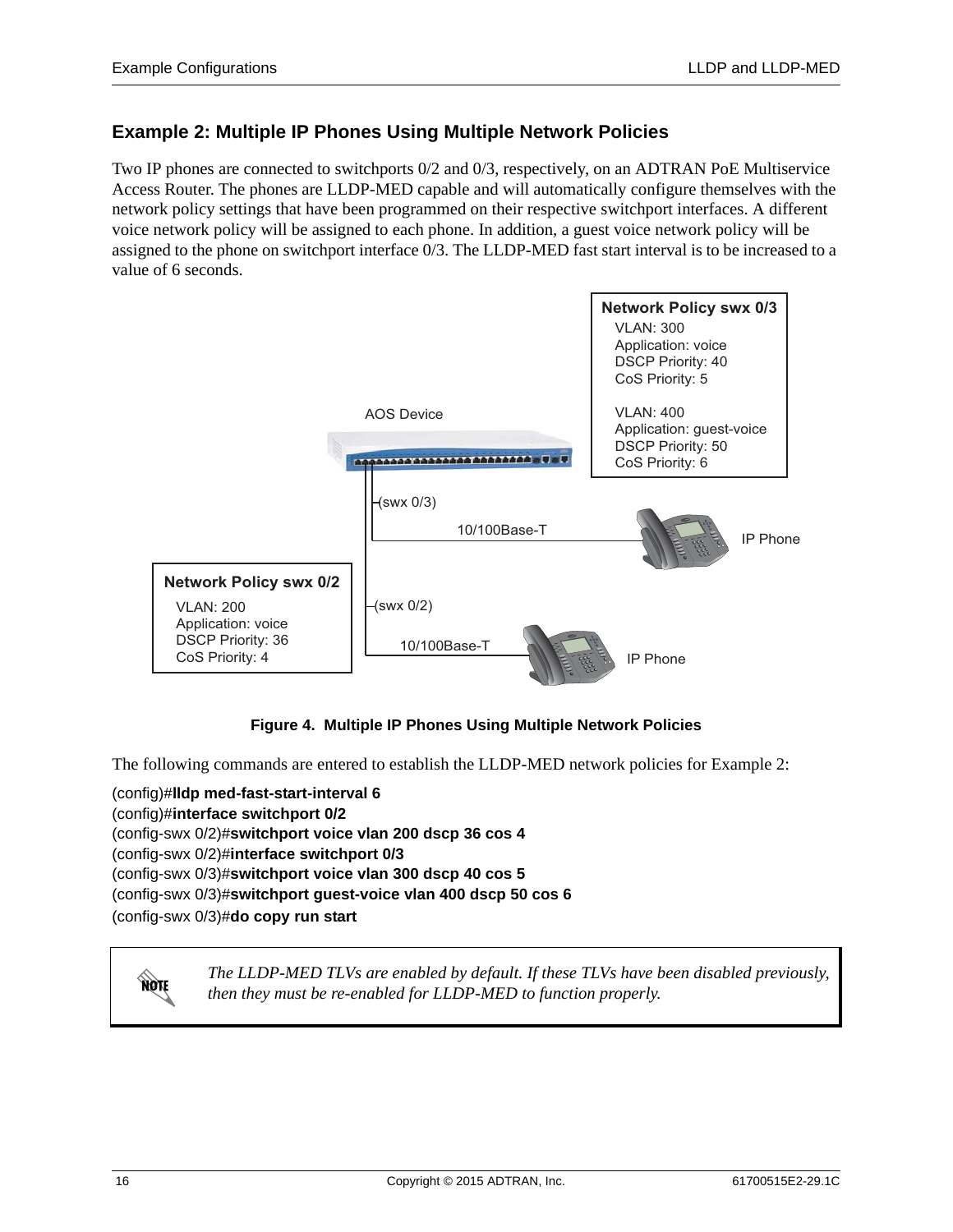# <span id="page-16-0"></span>**Command Summary**

The following table summarizes commands that can be used to configure LLDP from the Global Configuration mode in an AOS device.

| Command                                        | <b>Description</b>                                                                                                                                                                  |
|------------------------------------------------|-------------------------------------------------------------------------------------------------------------------------------------------------------------------------------------|
| Ildp minimum-transmit-interval <value></value> | Defines the minimum amount of time between the<br>successive transmission of LLDP frames. Range is<br>1 to 8192 seconds.                                                            |
| Ildp reinitialization-delay <value></value>    | Defines the minimum amount of time to delay after<br>LLDP is enabled on a port before allowing<br>transmission of additional LLDP frames on that port.<br>Range is 1 to 10 seconds. |
| Ildp transmit-interval <value></value>         | Defines the delay between LLDP frame transmission<br>attempts during normal operation. Range is 5 to<br><b>32758</b> seconds.                                                       |
| Ildp ttl-multiplier <value></value>            | Defines the multiplier to be applied to the transmit<br>interval to compute the time to live for outbound LLDP<br>frames. Range is 2 to 10.                                         |

|  |  |  | Table 1. Global-Level LLDP Commands |
|--|--|--|-------------------------------------|
|--|--|--|-------------------------------------|

The following table summarizes commands that can be used to configure LLDP on a specific interface. Refer to *[Interface-Level LLDP Commands](#page-4-0)* on page 5 for a listing of interfaces that support LLDP.

### **Table 2. Interface-Level LLDP Commands**

| Command                              | <b>Description</b>                                                                                                                                       |
|--------------------------------------|----------------------------------------------------------------------------------------------------------------------------------------------------------|
| <b>Ildp receive</b>                  | Allows LLDP packets to be received on the interface.<br>Use the no form of this command to prevent LLDP<br>packets from being received on the interface. |
| Ildp send 802.3-info mac-phy-config  | Enables transmission of the capability and settings of<br>the duplex and speed on the interface.                                                         |
| Ildp send med-info network-policy    | Enables transmission of LLDP-MED network policy<br>information on the interface.                                                                         |
| Ildp send management-address         | Enables transmission of management address<br>information on the interface.                                                                              |
| <b>Ildp send port-description</b>    | Enables transmission of port description on the<br>interface.                                                                                            |
| <b>Ildp send system-capabilities</b> | Enables transmission of this device's system<br>capabilities on the interface.                                                                           |
| <b>Ildp send system-description</b>  | Enables transmission of this device's system<br>description on the interface.                                                                            |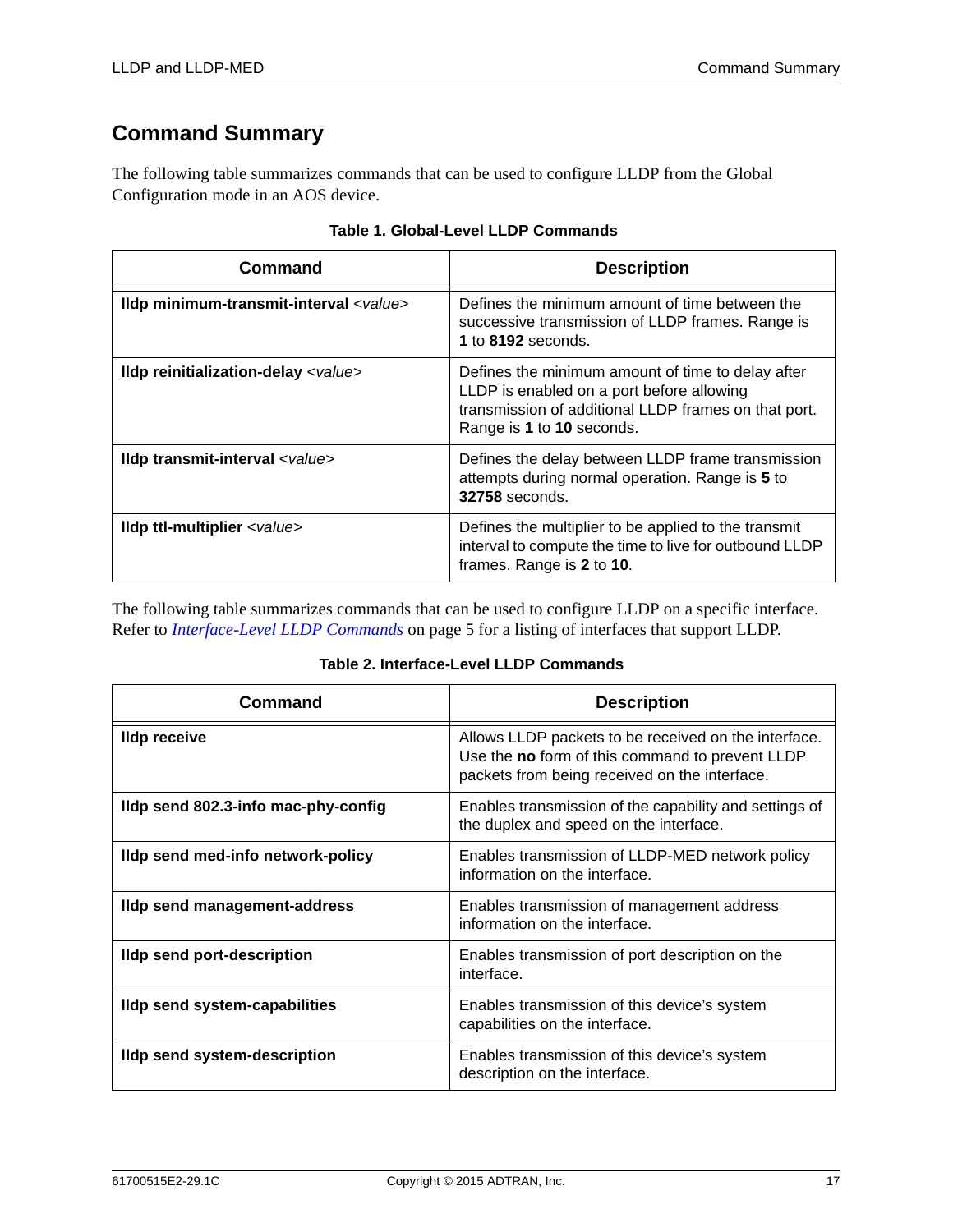| <b>Command</b>        | <b>Description</b>                                                     |
|-----------------------|------------------------------------------------------------------------|
| Ildp send system-name | Enables transmission of this device's system name<br>on the interface. |
| Ildp send-and-receive | Configures the interface to both transmit and receive<br>LLDP packets. |

| Table 2. Interface-Level LLDP Commands (Continued) |  |  |
|----------------------------------------------------|--|--|
|                                                    |  |  |

The following table summarizes the recommended configuration steps to configure LLDP-MED on an AOS product.

| <b>Step</b> | Command                                                                                                                                                         | <b>Description</b>                                                                                                                       |
|-------------|-----------------------------------------------------------------------------------------------------------------------------------------------------------------|------------------------------------------------------------------------------------------------------------------------------------------|
| Step 1      | (config)#lldp med-fast-start-interval<br><value></value>                                                                                                        | Verify that the LLDP-MED fast start<br>interval is set to the desired value. Range<br>is 1 to 10 seconds. Default value is 4<br>seconds. |
| Step 2      | (config-swx 0/1)#switchport [voice  <br>guest-voice   voice-signaling  <br>softphone] vlan <vlan id=""> [cos <value>]<br/>[dscp &lt; value &gt;]</value></vlan> | Configure a network policy (or policies) on<br>the switchport interface that is connected<br>to an LLDP-MED capable endpoint.            |
| Step 3      | (config-swx 0/1)#lldp send med-info<br>network-policy                                                                                                           | Verify that the LLDP-MED TLVs are<br>enabled on the interface. LLDP-MED TLVs<br>are enabled by default.                                  |
| Step 4      | (config-swx 0/1)#do copy run start                                                                                                                              | Save the configuration to memory.                                                                                                        |

|  | Table 3. LLDP-MED Configuration Steps |  |
|--|---------------------------------------|--|

# <span id="page-17-0"></span>**Troubleshooting**

There are several different tools available to assist with troubleshooting LLDP and LLDP-MED.

# **State Messages and Warnings**

State messages are displayed on the console whenever there is a speed or duplex mismatch between the AOS device and an LLDP neighbor. The output follows the format below:

[time stamp] LLDP LLDP: Speed Duplex mis-match on [interface]. Speed/Duplex: "[speed/duplex of local interface]" Neighbor Speed/Duplex: "[speed/duplex of neighbor interface]"

The following example state message shows that a duplex mismatch exists between local switchport interface 0/2 and the neighboring endpoint. The local interface is set for full-duplex, while the neighbor interface is set for half-duplex:

2008.01.27 18:07:54 LLDP LLDP: Speed Duplex mis-match on swx 0/2. Speed/Duplex: "100M/full-duplex" Neighbor Speed/Duplex: "100M/half-duplex"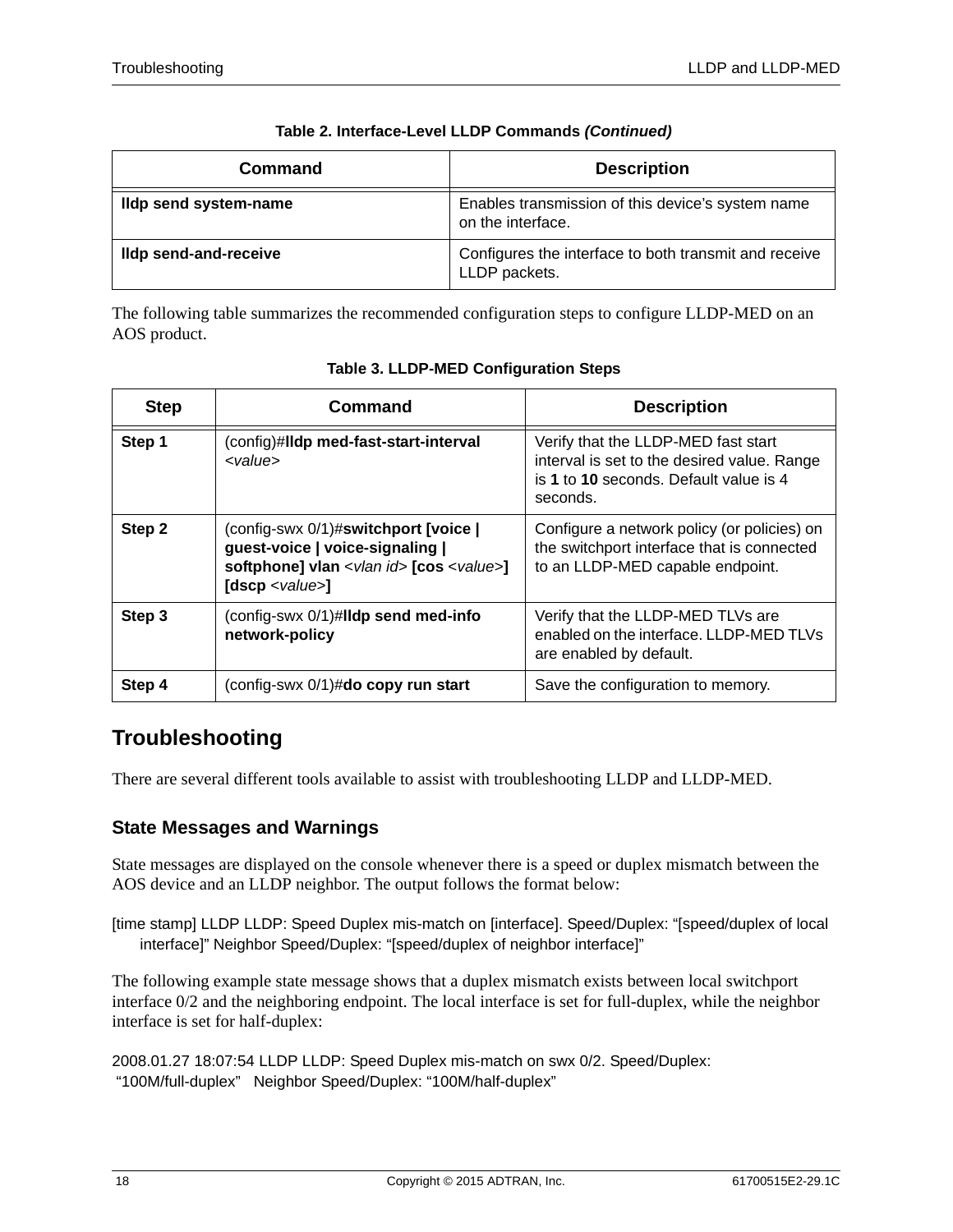**HOTE** 

*The most common cause of duplex mismatches is improper configuration of auto-negotiation. If one end of an Ethernet link is configured to auto-negotiate duplex, but the other end has had its duplex manually forced to full-duplex, there will be a mismatch. The manually configured endpoint will use full-duplex, but the negotiated endpoint will assume half-duplex.*

Warning messages are displayed on the **Troubleshooting** menu in the GUI. Navigate to **Utilities** > **Troubleshooting** to display the **Troubleshooting** menu. LLDP warnings will appear under the **Physical Interfaces** category. There are two warnings displayed in the illustration below:

- There is a duplex mismatch between switchport interface  $0/1$  and the Mitel 5224 DM endpoint. The switchport interface is set to full-duplex, while the Mitel 5224 DM is set to half-duplex.
- There is a mismatch between the voice signaling policy configured for switchport interface  $0/1$ and the Mitel 5224 DM endpoint.The voice signaling application is configured for VLAN 100 on the switchport interface and VLAN 10 on the Mitel 5224 DM. The configured VLAN for the policy should match on both ends.

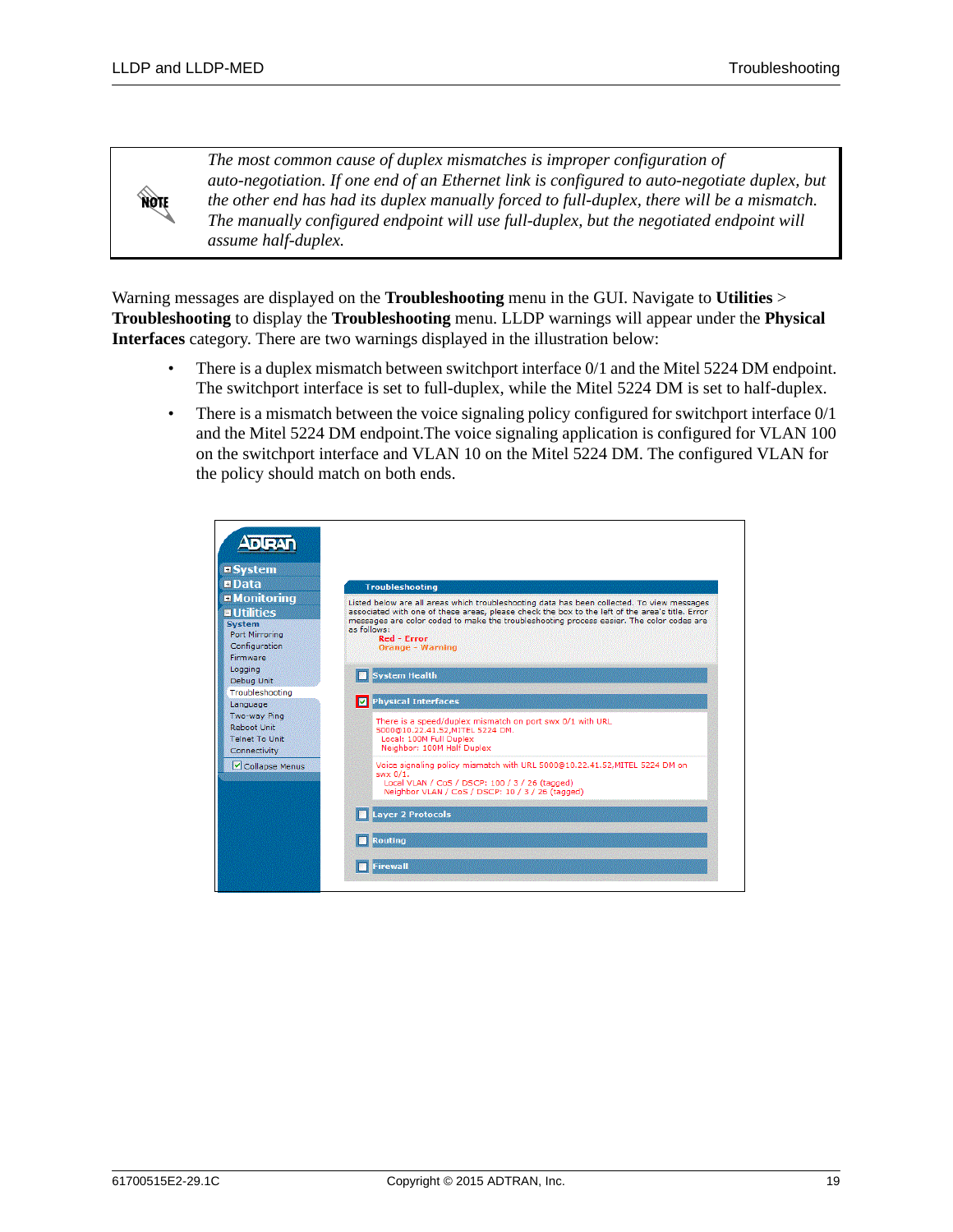# **Show, Debug, and Clear Command Summary**

Several different commands can be issued from Enable mode in the CLI to assist in troubleshooting. The following tables contain the AOS troubleshooting commands that can be implemented specifically for LLDP/LLDP-MED.

| Command                                                            | <b>Description</b>                                                                                                                                                                                                                  |
|--------------------------------------------------------------------|-------------------------------------------------------------------------------------------------------------------------------------------------------------------------------------------------------------------------------------|
| show lidp                                                          | Displays the current LLDP transmit interval and<br>transmitted TTL.                                                                                                                                                                 |
| show lidp device <name></name>                                     | Displays neighbor information about an adjacent<br>device on the same IEEE 802 LAN.                                                                                                                                                 |
| show IIdp interface <interface></interface>                        | Displays LLDP statistics for all interfaces on this<br>device. If an interface is specified, only statistics<br>for that interface will be displayed.                                                                               |
| show lidp neighbors [detail]                                       | Displays basic information about all adjacent<br>LLDP neighbor devices. Use the optional detail<br>keyword to view detailed information about all<br>LLDP neighbor devices.                                                         |
| show IIdp neighbors interface <interface><br/>[detail]</interface> | Displays basic information about LLDP neighbor<br>devices connected to a specified interface. Use<br>the optional detail keyword to view detailed<br>information about LLDP neighbor devices<br>connected to a specified interface. |
| show lidp neighbors med                                            | Displays a summary of all neighbor devices that<br>support LLDP-MED.                                                                                                                                                                |
| show lidp neighbors realtime                                       | Displays basic information about all LLDP<br>neighbors via full-screen output in real time.                                                                                                                                         |
| show IIdp neighbors statistics                                     | Displays information about changes in this<br>device's neighbor table (e.g., neighbors inserted,<br>deleted, dropped, or aged out).                                                                                                 |

|  |  | Table 4. LLDP and LLDP-MED Show Commands |
|--|--|------------------------------------------|
|--|--|------------------------------------------|

### **Table 5. LLDP and LLDP-MED Debug and Clear Commands**

| Command                        | <b>Description</b>                                                                                                                                                                         |
|--------------------------------|--------------------------------------------------------------------------------------------------------------------------------------------------------------------------------------------|
| debug Ildp [verbose]           | Displays real time LLDP messages that are<br>transmitted and received by the device. Use the<br>optional verbose keyword to display extensive<br>information.                              |
| debug lldp [tx   rx] [verbose] | Displays real time LLDP messages that are either<br>transmitted or received from this device. Use the<br>optional verbose keyword to display extensive<br>transmit or receive information. |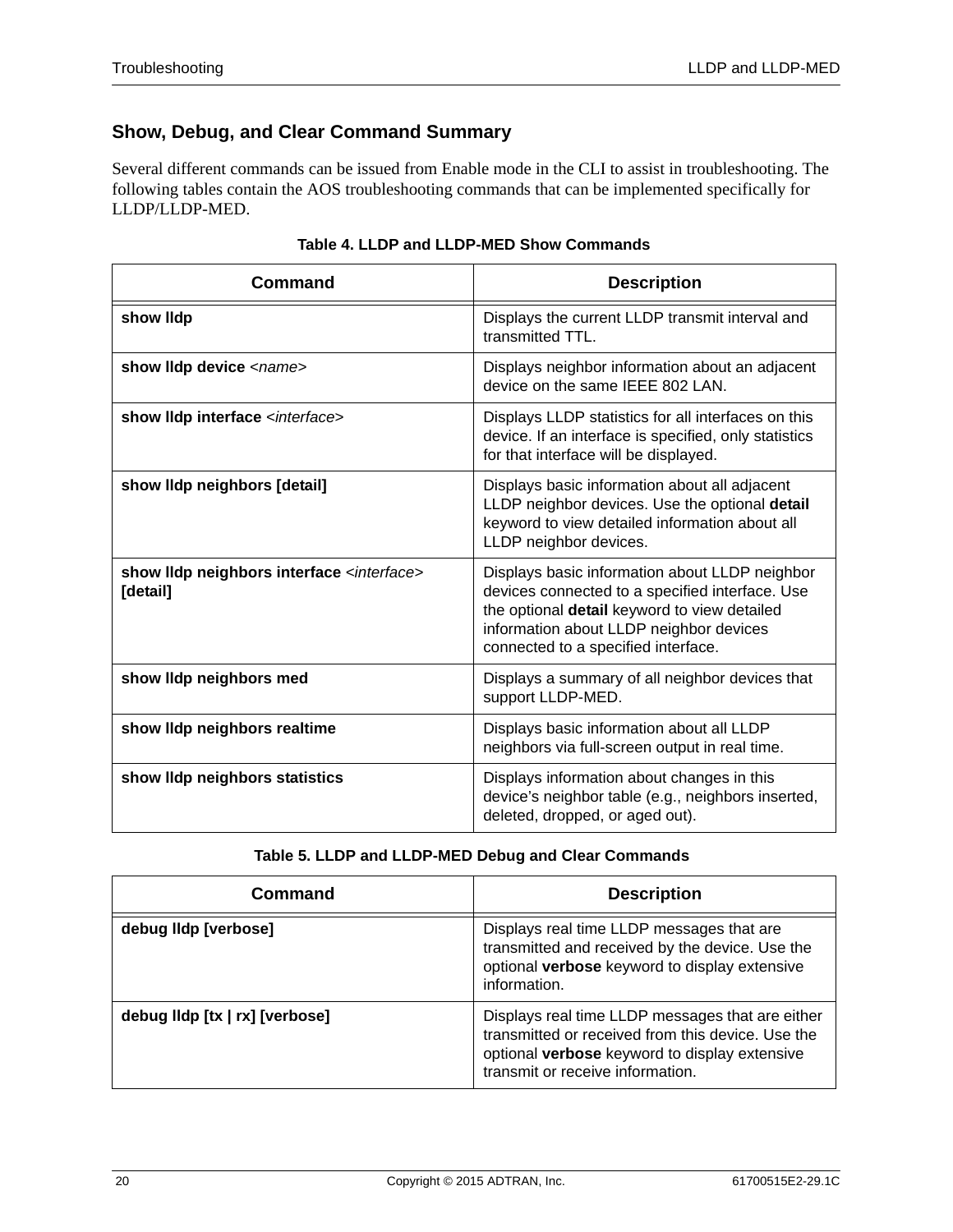| Command                                                 | <b>Description</b>                                                                                                            |
|---------------------------------------------------------|-------------------------------------------------------------------------------------------------------------------------------|
| clear IIdp counters [interface] <interface></interface> | Clears all LLDP counters on all interfaces. Specify<br>an interface to clear the counters only on the<br>specified interface. |
| clear lidp neighbors                                    | Clears all LLDP neighbors.                                                                                                    |

### **Table 5. LLDP and LLDP-MED Debug and Clear Commands** *(Continued)*

# **Show Commands**

The **show** commands are used to display configuration, neighbor information, and statistical data for LLDP and LLDP-MED. Specifying interfaces (where applicable) when issuing a **show** command reduces the amount of information displayed and allows a system administrator to view precise information quickly and easily.

> *The output of all show commands can be limited by appending the following modifiers to the end of the command: | begin <text>, | exclude <text>, and | include <text>. The include modifier limits output to lines that contain the specified text, the exclude modifier excludes any lines with the specified text, and the begin modifier displays the first line of output with the specified text and all lines thereafter. For specific instructions and examples regarding these modifiers, refer to the Enable Mode Command Set introduction in the AOS [Command Reference Guide](https://supportforums.adtran.com/docs/DOC-2011) available on ADTRAN's Support Community [\(https://supportforums.adtran.com](https://supportforums.adtran.com)).*

### **show lldp**

**MÓLE** 

Use the **show lldp** command to display very basic timer information for LLDP. This information includes the LLDP transmit interval and the transmitted TTL. The transmitted TTL is calculated by multiplying the transmit interval by the TTL multiplier. The output below shows that the transmit interval is set to 30 seconds, and the TTL specified in the LLDP frame is 120 seconds. For more information, refer to the command **ttl-multiplier** on *[page](#page-4-1) 5*.

### #**show lldp**

Global LLDP information: Sending LLDP packets every 30 seconds Sending TTL of 120 seconds

### **show lldp device**

Use the **show lldp device** command to display neighbor information about a specific adjacent device on the same IEEE 802 LAN. Specify the neighbor device by its system name.



*If more than one neighbor exists with the same system name, then all neighbors with that system name will be displayed.*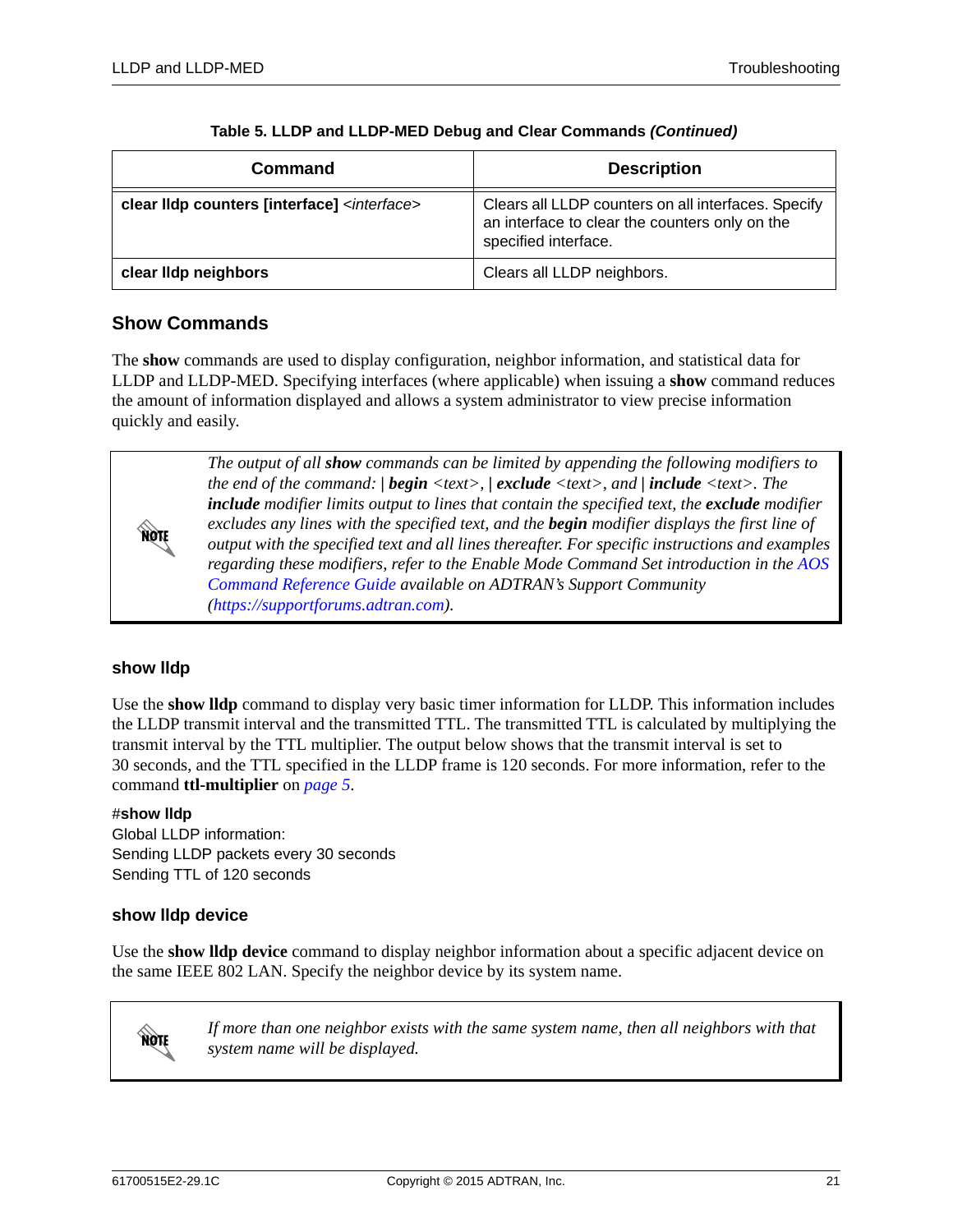The following example shows specific information about a neighbor for the system name **ROUTER**:

#### #**show lldp device ROUTER**

Chassis ID: 00:A0:C8:02:DD:2A (MAC Address) System Name: ROUTER Device Port: eth 0/1 (Locally Assigned) Holdtime: 30 Platform: NetVanta 3305 Software: Version: 08.00.22.sw1.D, Date: Mon Nov 01 10:28:55 2004 Capabilities: Bridge, Router Enabled Capabilities: Router Local Port: eth 0/3 Management Addresses: Address Type: IP version 4, Address: 10.23.10.10 Interface Type: Interface Index, Interface Id: 2

### **show lldp interface**

Use the **show lldp interface** command to display LLDP statistics for all interfaces on this device. These statistics include: packet input/output, input and TLV errors, packets discarded, and neighbor ageouts. Reduce the amount of statistics displayed in the output by specifying an interface.

### #**show lldp interface switchport 0/1**

swx 0/1 (TX/RX) 189 packets input 0 input errors 0 TLV errors, 0 TLVs Discarded 0 packets discarded 96 packets output 0 neighbor ageouts

### **show lldp neighbors**

Use the **show lldp neighbors** command to display a summary of information about all LLDP neighbors connected to this device. This information includes:

- System name
- Port ID
- TTL
- Capability
- Platform
- Local interface to which the neighbor is connected
- Inventory information if transmitted by the endpoint (when using the **detail** keyword)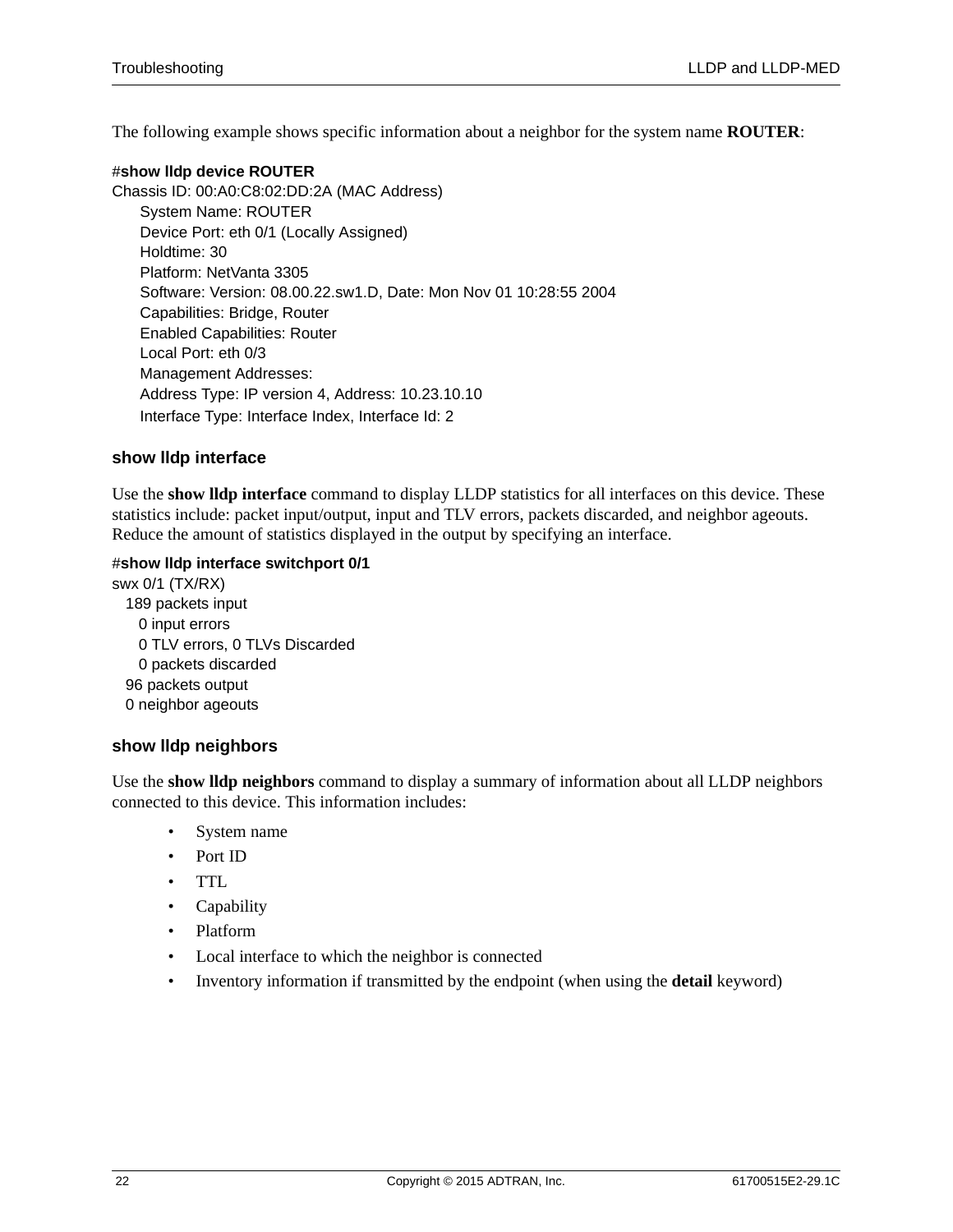#### #**show lldp neighbors**

Capability Codes: R - Router, B - Bridge, H - Host, D - DOCSIS Device, W - WLAN Access Point, r - Repeater, T - Telephone

| System Name        | Port ID         | TTL. | Cap.     | <b>Platform</b>        | Local Int   |
|--------------------|-----------------|------|----------|------------------------|-------------|
|                    |                 |      |          |                        |             |
| Router             | eth $0/1$       | 91   |          | ----R--- NetVanta 3200 |             |
| Switch             | giga-eth $0/10$ | 100  |          | --B----- NetVanta 1524 | $swx$ $0/1$ |
| URL 5000@10.22.41. | 08:00:0F:2C:AB  | 105  | --B--T-- |                        | swx0/2      |

Reduce the amount of information by only displaying neighbors on a specific interface.

#### #**show lldp neighbors interface switchport 0/2**

| System Name        | Port ID                           |    | Cap.        | Platform           | Local Int∶        |
|--------------------|-----------------------------------|----|-------------|--------------------|-------------------|
|                    | ------------------------ -------- |    | ----------- | ------------------ | ----------------- |
| URL 5000@10.22.41. | 08:00:0F:2C:AB                    | 96 | --B--T--    |                    | swx 0/2           |

Add the optional **detail** keyword to either version of the command to display extensive details about the LLDP neighbor(s). The following example output displays detailed information about the Mitel 5224 DM endpoint connected to switchport interface 0/2:

#### #**show lldp neighbors interface switchport 0/2 detail**

```
Chassis ID: 10.23.130.2 (Network Address)
System Name: URL 5000@10.22.41.52,MITEL 5224 DM
Device Port: 08:00:0F:2C:AB:97 (MAC Address)
TTL: 105
Platform: URL 5000@10.22.41.52
  Software: MITEL 5224 DM,h/w rev 1,ASIC rev 1,f/w Boot 02.03.02.01,f/w Main 07.01.00.04
  Capabilities: Bridge, Telephone
  Enabled Capabilities: Bridge, Telephone
Local Port: swx 0/1
Management Addresses:
   Address Type: IP version 4, Address: 10.23.130.2
    Interface Type: Unknown, Interface Id: 0
 Auto-negotiation: enabled
 Speed/duplex: 100baseTXHD
LLDP-MED Enabled Capabilities:
   Capabilities, Network Policy, ExtendedPD
 LLDP-MED Network Policy:
    Application - Voice
     Cos/DSCP - 5/46
     VLAN ID - 10 (tagged)
    Application - Voice Signaling
     Cos/DSCP - 3/26
    VLAN ID - 10 (tagged)
```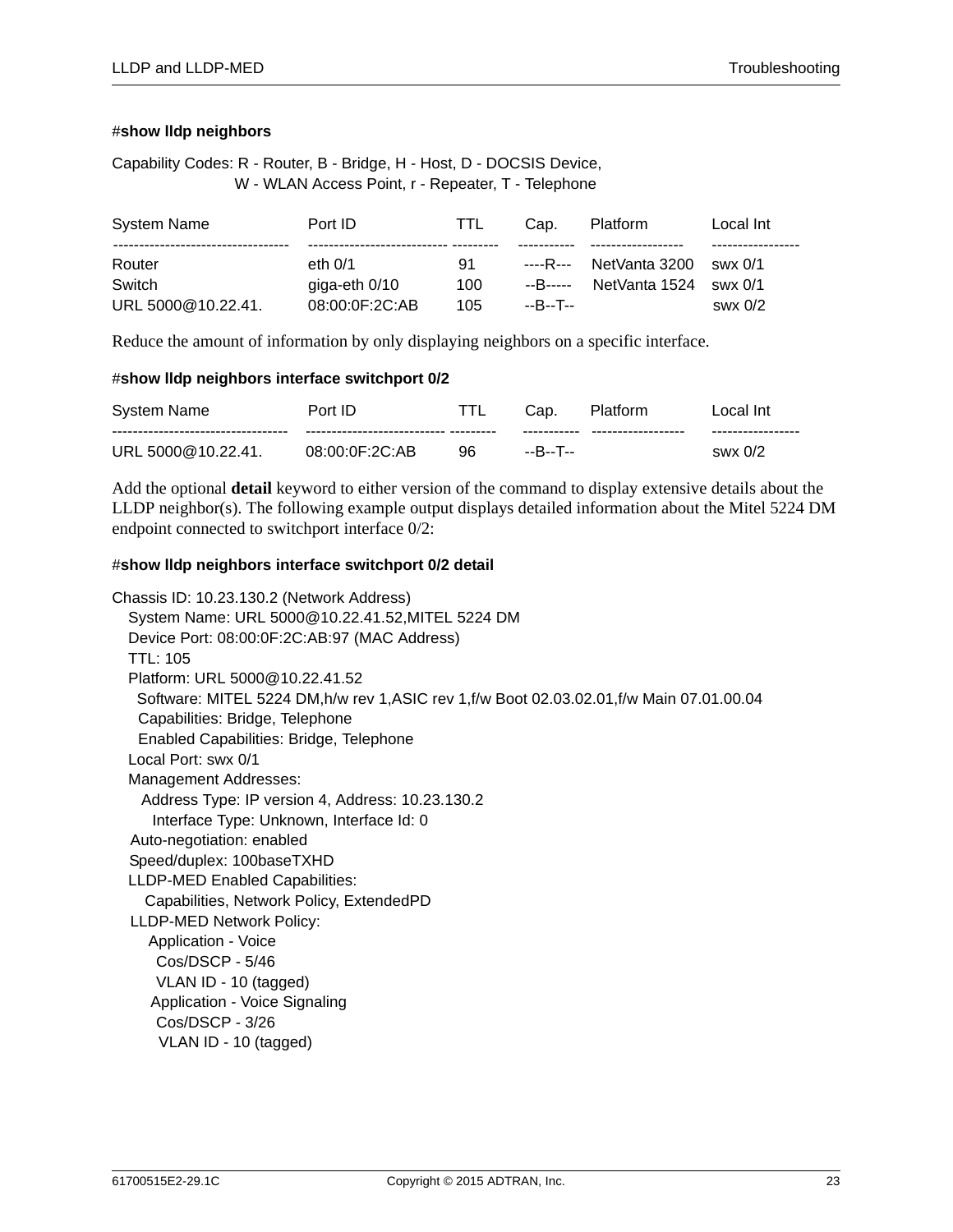### **show lldp neighbors med**

Use the **show lldp neighbors med** command to display a summary of neighbor devices that support LLDP-MED.

### #**show lldp neighbors med**

Capability Codes: R - Router, B - Bridge, H - Host, D - DOCSIS Device, W - WLAN Access Point, r - Repeater, T - Telephone

| System Name       | Port ID                              |    | Cap.        | <b>Platform</b>    | ∟ocal Int         |
|-------------------|--------------------------------------|----|-------------|--------------------|-------------------|
|                   | --------------------------- -------- |    | ----------- | ------------------ | ----------------- |
| URL 5000@10.22.41 | 08:00:0F:2C:AB                       | 96 | --R--T--    |                    | swx 0/2           |

### **show lldp neighbors realtime**

Use the **show lldp neighbors realtime** command to display basic information about all LLDP neighbors via full-screen output in real time. The information is displayed in a table that looks similar to the output of the **show lldp neighbors** command. However, the TTL values are changing as they repeatedly count down and then reset when an LLDP frame is received.

#### #**show lldp neighbors realtime**



*Information is continuously updated on the console until you either freeze the data (by pressing the F key) or exit realtime mode (by pressing Ctrl-C). If there is not enough room on the screen for all available data, the information will truncate at the bottom of the screen. In order to maximize the amount of data displayed, increase the terminal length (using the terminal length command; refer to the command terminal length <number> in the [AOS Command Reference Guide](https://supportforums.adtran.com/docs/DOC-2011) available on ADTRAN's Support Community [\(https://supportforums.adtran.com](https://supportforums.adtran.com))*.

### **show lldp neighbors statistics**

Use the **show lldp neighbors statistics** command to display statistical information about changes in this device's neighbor table. The following is a breakdown of information displayed in the output:

| <b>System Last Change Time</b> | Shows the time at which the most recent change occurred in the neighbor<br>table.                                                                                    |
|--------------------------------|----------------------------------------------------------------------------------------------------------------------------------------------------------------------|
| <b>Inserts</b>                 | Shows the number of times neighbors have been added to the table.                                                                                                    |
| <b>Deletes</b>                 | Shows how many times neighbors have been deleted from the table<br>because an interface was shut down.                                                               |
| <b>Drops</b>                   | Shows how many times the insertion of a new neighbor into the table failed<br>because the table was full.                                                            |
| <b>Ageouts</b>                 | Shows how many times neighbors have been removed from the table<br>because no new updates were received from that neighbor before its time<br>to live timer expired. |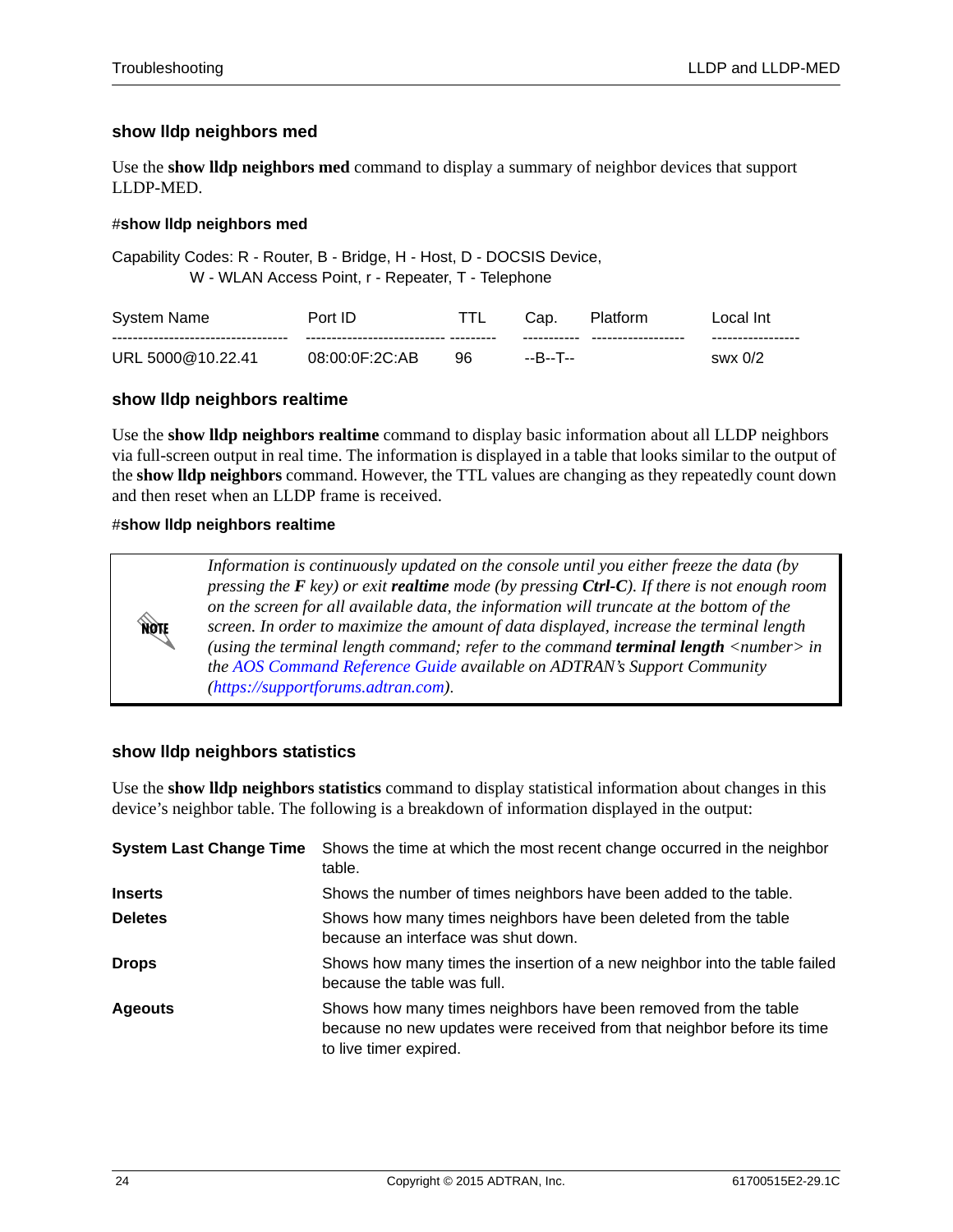#### #**show lldp neighbors statistics**

| System Last Change Time | Inserts       | <b>Deletes</b> | Drops. | Ageouts |
|-------------------------|---------------|----------------|--------|---------|
|                         | ------------- |                |        |         |
| 01-27-2008 19:32:00     |               |                |        |         |

# **Debug Commands**

The **debug** commands are used to provide insight into the operation of LLDP and LLDP-MED. Debug messages can be numerous, making it a tedious task to sort through all of the information displayed. The more specific the **debug** command, the easier it will be to pinpoint pertinent data.



*Some debug commands will produce data that will quickly fill up the screen. Due to continuous scrolling of incoming debug messages, it may become difficult to execute the no form of the debug command to turn debug messages off. A shortcut command can be issued to turn all debug messages off. This command is #undebug all or #u all for short.* 



*Turning on a large amount of debug information can adversely affect the performance of your unit.*

### **debug lldp**

The **debug lldp** command displays both transmitted (Tx) and received (Rx) frame messages related to LLDP. Reduce the amount of information displayed by specifying only transmitted or received LLDP messages:

#**debug lldp** or #**debug lldp [rx | tx]**

Consider the following sample output:

#### #**debug lldp**

LLDP: **swx 0/1: RX** LLDPDU from **00:A0:C8:15:B6:21** len = 258 2008.01.27 23:50:52 LLDP: Neighbor Port ID: **giga-eth 0/10** on 2008.01.27 23:50:52

LLDP: **swx 0/2: RX** LLDPDU from **08:00:0F:2C:AB:97** len = 355 2008.01.27 23:50:54 LLDP: Neighbor Port ID: **08:00:0F:2C:AB:97** on 2008.01.27 23:50:54

LLDP: swx 0/2: TX LLDPDU on 2008.01.27 23:50:58 LLDP: Next Update for swx 0/2 in 30 seconds 2008.01.27 23:50:58

LLDP: swx 0/1: TX LLDPDU on 2008.01.27 23:51:00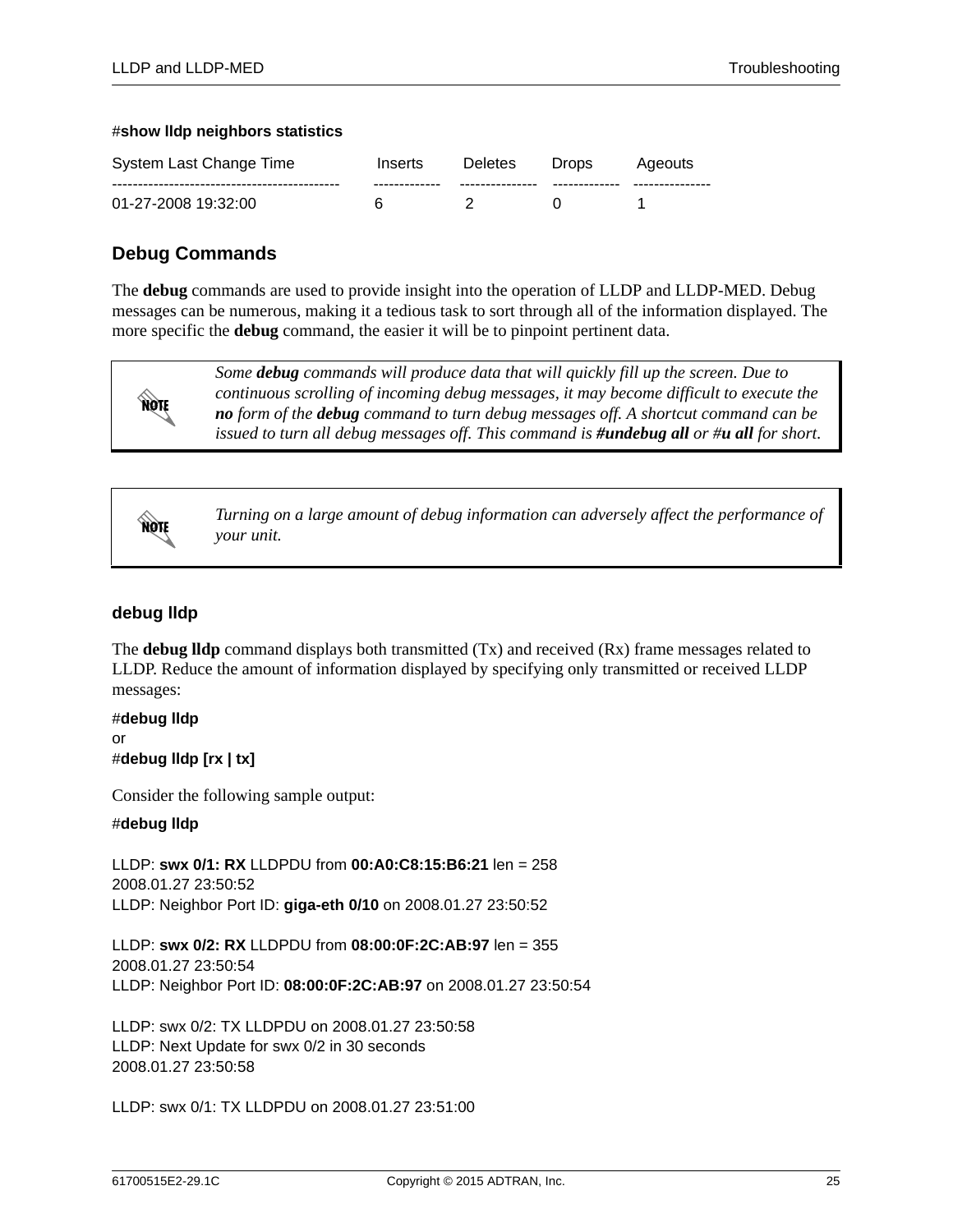LLDP: Next Update for swx 0/1 in 30 seconds 2008.01.27 23:51:00

LLDP: **swx 0/1: RX** LLDPDU from **00:A0:C8:0B:65:E0** len = 182 2008.01.27 23:51:11 LLDP: Neighbor Port ID: **eth 0/1** on 2008.01.27 23:51:11

The output contains LLDP information for switchport interfaces 0/1 and 0/2 (extra line breaks have been added to aid the explanations that follow).

The first group of messages indicate that an LLDPDU was received on switchport interface 0/1 for a device with MAC address **00:A0:C8:15:B6:21** on January 27, 2008 at 23:50:52. The **Neighbor Port ID** for this neighbor device is **giga-eth 0/10**.

The second group of messages indicate that an LLDPDU was received on switchport interface 0/2 for a device with MAC address **08:00:0F:2C:AB:97** on January 27, 2008 at 23:50:54. The **Neighbor Port ID** for this neighbor device is **08:00:0F:2C:AB:97**, the same as its MAC address.

The fifth group of messages indicate that an LLDPDU was received on switchport interface 0/1 for a device with MAC address **00:A0:C8:0B:65:E0** on January 27, 2008 at 23:51:11. The **Neighbor Port ID** for this neighbor device is **eth 0/1**.

The information provided in the sample output indicates that there are two LLDP neighbors connected to switchport interface 0/1 (00:A0:C8:15:B6:21 and 00:A0:C8:0B:65:E0) and one LLDP neighbor connected to switchport interface 0/2 (08:00:0F:2C:AB:97). LLDP updates are being transmitted and received on both switchport interface 0/1 and 0/2.

### **debug lldp verbose**

The **debug lldp verbose** command displays extensive LLDP and LLDP-MED related information in addition to both transmitted (Tx) and received (Rx) LLDP frame messages. Reduce the amount of information displayed by narrowing the command to display only transmitted or received LLDP messages:

### #**debug lldp**

or #**debug lldp [rx | tx] verbose**

The following output was captured on a NetVanta 1335 PoE switch and displays both the Tx and Rx verbose information for the neighboring LLDP device on switchport interface 0/2 (the output has been split in half to aid in the explanations that follow):

### #**debug lldp verbose**

LLDP: swx 0/2: RX LLDPDU from 08:00:0F:2C:AB:97 len = 355 2008.01.28 01:08:54 LLDP: Chassis ID (Network Address) "10.23.130.2" 2008.01.28 01:08:54 LLDP: Port ID (MAC Address) "08:00:0F:2C:AB:97" 2008.01.28 01:08:54 LLDP: Neighbor Port ID: 08:00:0F:2C:AB:97 on 2008.01.28 01:08:54 LLDP: TTL 120 2008.01.28 01:08:54 LLDP: Port Description "LAN port"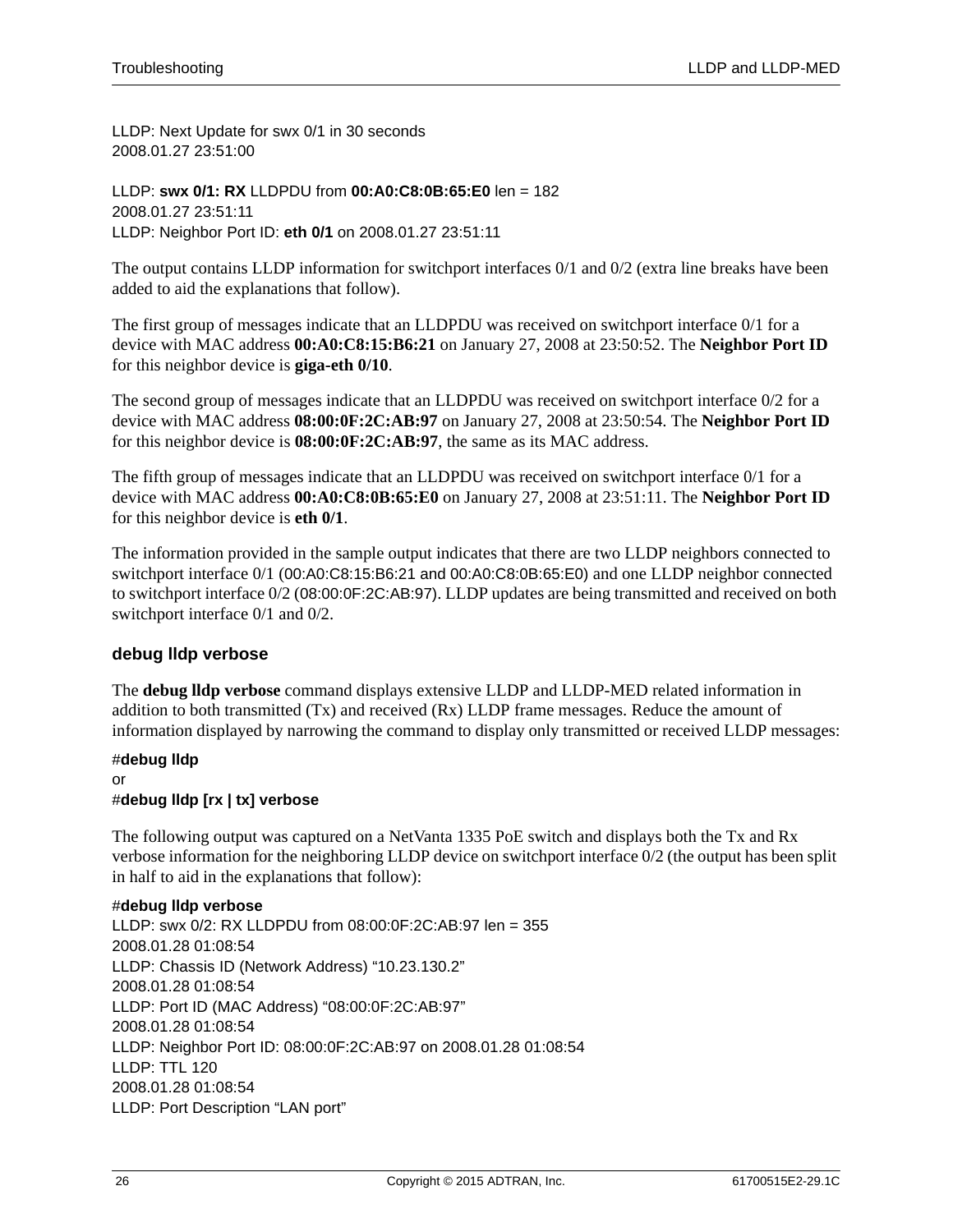2008.01.28 01:08:54 **LLDP: System Name "URL 5000@10.22.41.52,MITEL 5224 DM"** 2008.01.28 01:08:54 LLDP: System Description "URL 5000@10.22.41.52,MITEL 5224 DM,h/w rev 1,ASIC rev 1,f/w Boot 02.03.02.01,f/w Main 07.01.00.04" 2008.01.28 01:08:54 **LLDP: System Capabilities: Bridge, Telephone Enabled System Capabilities: Bridge, Telephone** 2008.01.28 01:08:54 LLDP: Management Address: Type: "IP version 4" Address: "10.23.130.2" Interface Type: "Unknown" Id: 0 OID: "" 2008.01.28 01:08:54 **LLDP: Negotiation Status: "enabled" LLDP: Speed/Duplex: "10M/half-duplex"** 2008.01.28 01:08:54 **LLDP: LLDP-MED Capabilities: Other, Repeater, Router** 2008.01.28 01:08:54 **LLDP: Application/VLAN ID/CoS/DSCP: Voice/10/5/46 (tagged) LLDP: Application/VLAN ID/CoS/DSCP: Voice Signaling/100/3/26 (tagged)** --------------------

The first part of the captured output (see output above) displays verbose LLDP information that has been **received** on switchport interface 0/2. The system name of the device connected to the interface is **URL 5000@10.22.41.52,MITEL 5224 DM**. Therefore, one can conclude that the neighboring device is a Mitel 5224 DM. The Mitel's system capabilities are **bridge** and **telephone**. Both of these capabilities have been enabled on the Mitel unit. The LLDP negotiation status is enabled and the speed/duplex settings for the Mitel 5224 DM are **10Mbps/half-duplex**. The speed/duplex setting on the Mitel must match the speed/duplex setting on the NetVanta 1335 PoE. One way to verify a match is to compare this information to that of the NetVanta 1335 PoE in the output below. The advertised LLDP-MED capabilities for the Mitel 5224 DM are **other**, **repeater**, and **router**. Two network policies have been configured on the Mitel unit: **voice** and **voice signaling**. These policies should match the network policies that are transmitted from the NetVanta 1335 PoE (see output below).

LLDP: swx 0/2: TX LLDPDU on 2008.01.28 01:08:58 LLDP: Chassis ID (MAC Address) "00:A0:C8:00:12:E4" 2008.01.28 01:08:58 LLDP: Port ID (Locally Assigned) "swx 0/2" 2008.01.28 01:08:58 LLDP: TTL 120 2008.01.28 01:08:58 **LLDP: System Description "NetVanta 1335 PoE W/AP"** 2008.01.28 01:08:58 LLDP: Port Description "swx 0/2: Fast Ethernet (BCM56xx v228)" 2008.01.28 01:08:58 LLDP: System Name "Switch"